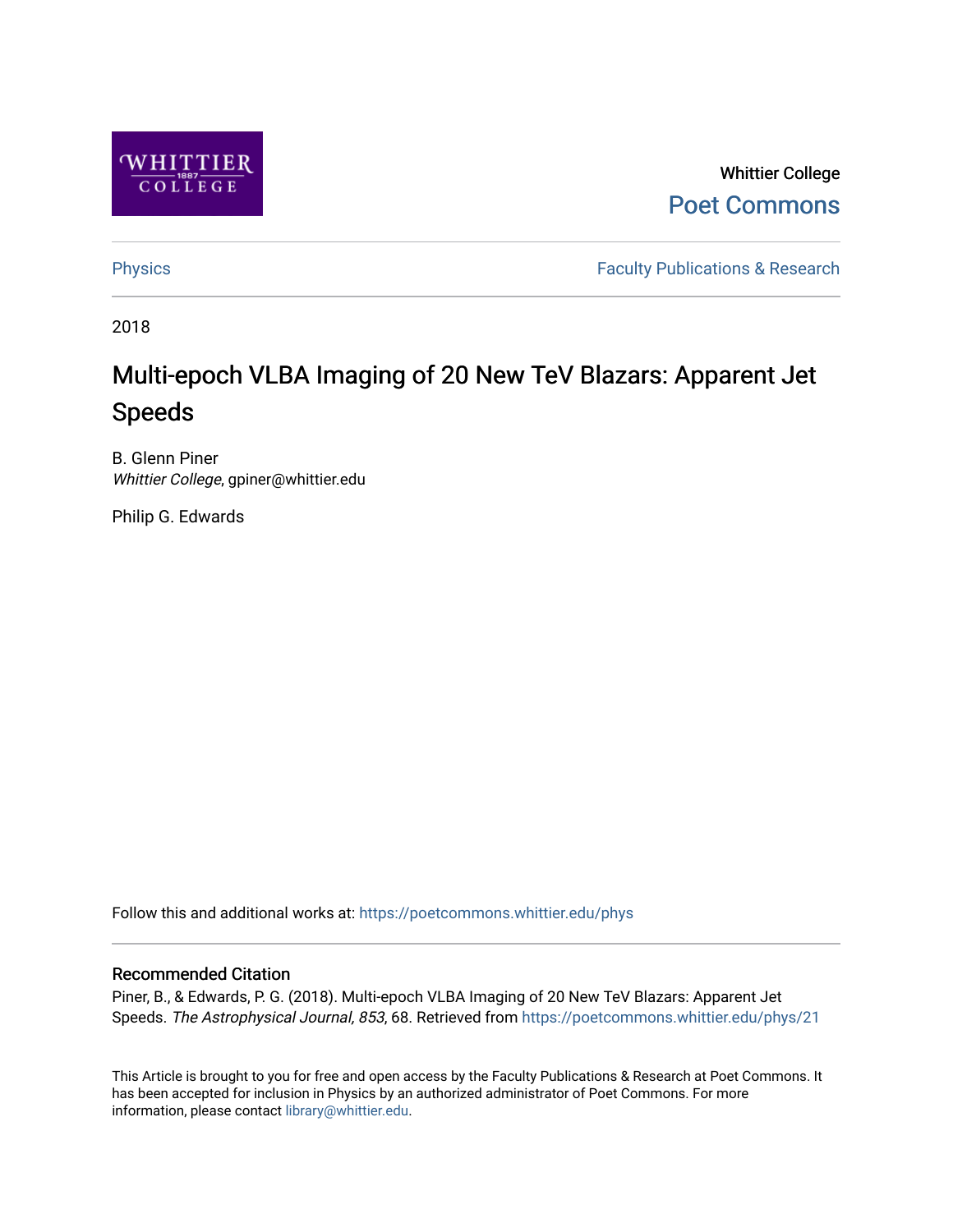

# <span id="page-1-0"></span>Multi-epoch VLBA Imaging of 20 New TeV Blazars: Apparent Jet Speeds

B. Glenn Piner<sup>1,[2](https://orcid.org/0000-0003-4379-3250)</sup> and Philip G. Edwards<sup>3</sup>

<sup>1</sup> Department of Physics and Astronomy, Whittier College, 13[406](https://orcid.org/0000-0003-4379-3250) E. Philadelphia Street, Whittier, CA 90608, USA; [gpiner@whittier.edu](mailto:gpiner@whittier.edu)<br><sup>2</sup> Jet Propulsion Laboratory, California Institute of Technology, 4800 Oak Grove Drive

Received 2017 August 23; revised 2017 December 21; accepted 2017 December 22; published 2018 January 24

# Abstract

We present 88 multi-epoch Very Long Baseline Array (VLBA) images (most at an observing frequency of 8 GHz) of 20 TeV blazars, all of the high-frequency-peaked BL Lac (HBL) class, that have not been previously studied at multiple epochs on the parsec scale. From these 20 sources, we analyze the apparent speeds of 43 jet components that are all detected at four or more epochs. As has been found for other TeV HBLs, the apparent speeds of these components are relatively slow. About two-thirds of the components have an apparent speed that is consistent (within  $2\sigma$ ) with no motion, and some of these components may be stationary patterns whose apparent speed does not relate to the underlying bulk flow speed. In addition, a superluminal tail to the apparent speed distribution of the TeV HBLs is detected for the first time, with eight components in seven sources having a  $2\sigma$  lower limit on the apparent speed exceeding 1*c*. We combine the data from these 20 sources with an additional 18 sources from the literature to analyze the complete apparent speed distribution of all 38 TeV HBLs that have been studied with very long baseline interferometry at multiple epochs. The highest  $2\sigma$  apparent speed lower limit considering all sources is 3.6*c*. This suggests that bulk Lorentz factors of up to about 4, but probably not much higher, exist in the parsecscale radio-emitting regions of these sources, consistent with estimates obtained in the radio by other means such as brightness temperatures. This can be reconciled with the high Lorentz factors estimated from the high-energy data if the jet has velocity structures consisting of different emission regions with different Lorentz factors. In particular, we analyze the current apparent speed data for the TeV HBLs in the context of a model with a fast central spine and a slower outer layer.

Key words: BL Lacertae objects: general – galaxies: active – galaxies: jets – radio continuum: galaxies Supporting material: extended figure, machine-readable table

### 1. Introduction

High-frequency-peaked BL Lac objects (HBLs) constitute the largest class of active galactic nuclei (AGNs) detected at energies of  $\sim 10^{12}$  eV (1 TeV) with ground-based gamma-ray telescopes, greatly outnumbering flat-spectrum radio quasars (FSRQs) and low-frequency-peaked BL Lac objects (LBLs). There is considerable evidence that HBLs possess intrinsically weak jets resulting from radiatively inefficient accretion modes in low-excitation radio galaxies (LERGs) and that they are thus a physically distinct class of object from the intrinsically more powerful FSRQs and LBLs that result from a standard accretion disk in high-excitation radio galaxies (HERGs; e.g., Meyer et al. [2011](#page-17-0); Giommi et al. [2012](#page-17-0)).

These TeV HBLs sometimes display dramatic variability properties at TeV energies, such as the 200 s variability timescale seen for PKS 2155−304 (Aharonian et al. [2007](#page-17-0)). Although various models have been proposed for such rapid variability (e.g., Begelman et al. [2008](#page-17-0); Nalewajko et al. [2011](#page-17-0); Barkov et al. [2012](#page-17-0); Narayan & Piran [2012](#page-17-0)), they share the common feature of high bulk Lorentz factors and Doppler factors (up to  $\delta \sim 100$ ) for the gamma-ray-emitting plasma in their relativistic jets. High bulk Lorentz factors and Doppler factors are also required to model TeV blazar spectral energy distributions (SEDs; e.g., Tavecchio et al. [2010](#page-17-0)), particularly when one-zone models are used.

In contrast to the estimates obtained at high energies, observations of the parsec-scale radio jets of HBLs with very long baseline interferometry (VLBI) have consistently derived modest values for the bulk Lorentz factor and Doppler factor. These observations include the low brightness temperatures of the VLBI cores (e.g., Lister et al. [2011;](#page-17-0) Piner & Edwards [2014](#page-17-0); Lico et al. [2016](#page-17-0)), the absence of rapid superluminal motions of the jet components (e.g., Kharb et al. [2008;](#page-17-0) Piner et al. [2010](#page-17-0); Lico et al. [2012;](#page-17-0) Tiet et al. [2012;](#page-17-0) Lister et al. [2016](#page-17-0)), and others including the radio variability, core dominance, and jet morphology (see Piner et al. [2008](#page-17-0), for a complete discussion). This discrepancy between the Doppler factors derived at different wavebands for the HBL blazar class was dubbed the "Doppler crisis" by Tavecchio ([2006](#page-17-0)).

This conflict between the Lorentz and Doppler factor estimates in different wavebands can be resolved if the HBL jets possess velocity structures such that these quantities vary along the jet length or width, such as a jet with a fast central spine and a slower outer layer (e.g., Ghisellini et al. [2005](#page-17-0)), or a jet where the leading edge of ejected blobs moves faster (Lyutikov  $&$  Lister [2010](#page-17-0)). We note that such velocity structures in HBL jets are also independently required in order to match the properties of HBLs with their putative parent objects (e.g., Chiaberge et al. [2000](#page-17-0); Meyer et al. [2011;](#page-17-0) Sbarrato et al. [2014](#page-17-0)). If such velocity structures exist, then some may be directly observable in VLBI imaging, such as limb brightening of the jet.

High-energy observations, VLBI observations, jet simulations, and unification studies, when considered together, offer the best approach of obtaining a consistent physical picture of TeV HBL jets. However, acquiring ample VLBI data to test this has been challenging; because of the relative faintness of most of the TeV HBLs in the radio, only the brightest few have been previously well observed with VLBI.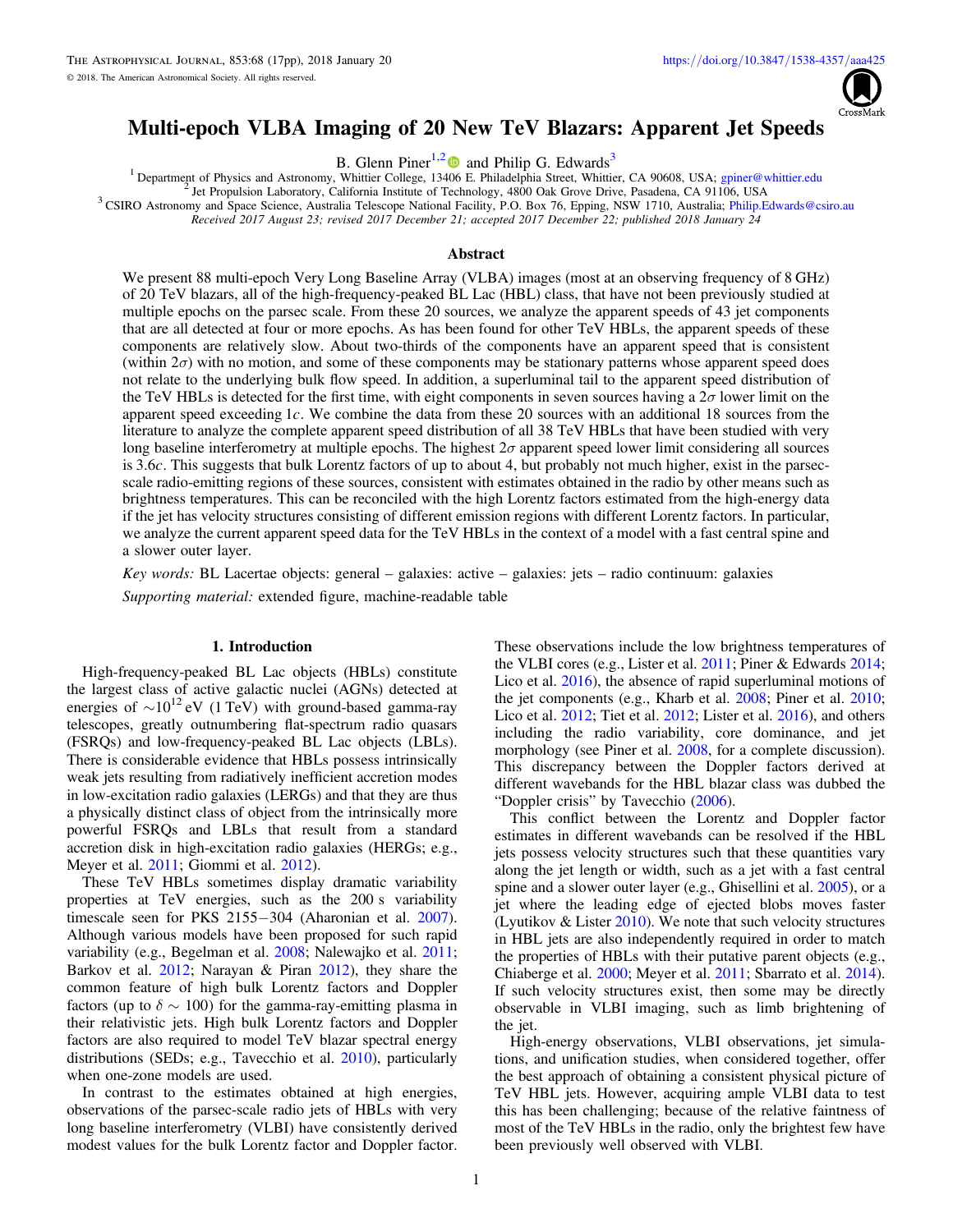We have been using the Long Baseline Observatory's Very Long Baseline Array (VLBA)<sup>4</sup> to conduct a multi-epoch survey of all TeV HBLs accessible to this telescope for the past several years to study the jet kinematics. When observed over multiple epochs, the apparent motion of the jet can be directly measured from the VLBI data. The apparent speed of a jet component moving with the bulk flow speed is given by the well-known formula

$$
\beta_{\rm app} = \frac{\beta \sin \theta}{1 - \beta \cos \theta},\tag{1}
$$

where  $\beta c$  is the intrinsic speed and  $\theta$  is the angle of the motion to the line of sight. The apparent speed as a function of  $\theta$  has a maximum of  $\beta_{\text{app}} \approx \Gamma$  at an angle of sin  $\theta = 1/\Gamma$ , where  $\Gamma$  is the bulk Lorentz factor. It is important to note that in a population of sources with equal Lorentz factors observed at various angles, the peak measured apparent speed is therefore approximately the Lorentz factor, and slow apparent speeds are observed at angles both smaller than and larger than the critical angle. Also note that patterns in the jet may not move with the bulk flow speed, but may instead be stationary or slowly moving (e.g., the Low Pattern Speed [LPS] components discussed by Lister et al. [2009b;](#page-17-0) Piner et al. [2012](#page-17-0)). Such components may be particularly common in the jets of HBLs owing to an abundance of stationary shocks (Hervet et al. [2016,](#page-17-0) [2017](#page-17-0)), and any moving components may need to be observationally separated from a background of such stationary pattern speed components.

[I](#page-17-0)n Piner & Edwards  $(2014,$  $(2014,$  hereafter Paper I), we published first-epoch VLBA images of 20 new TeV HBLs that had not been previously well observed with VLBI. In this paper, we present multi-epoch images of these same 20 sources and analyze in particular the apparent speed results that are obtained from these multi-epoch data. Other results that can be obtained from a single VLBI epoch, such as VLBI core brightness temperatures and apparent jet opening angles, have already been discussed in Paper [I](#page-17-0) using the first epoch of data for each source, and we would not expect such results from Paper [I](#page-17-0) to be significantly changed by the additional epochs presented here. For example, the median VLBI core brightness temperature at 8.4 GHz for all of the images presented in this paper is  $2 \times 10^{10}$  K, which is the same as the typical brightness temperature quoted for the TeV HBLs in Paper [I.](#page-17-0)

Throughout the paper, we assume cosmological parameters of  $H_0 = 71 \text{ km s}^{-1} \text{ Mpc}^{-1}$ ,  $\Omega_m = 0.27$ , and  $\Omega_\Lambda = 0.73$ . Although different at the few percent level from current bestfit values, these values are consistent with our earlier publications on TeV blazars and allow direct comparison with those publications; changing to the best-fit values would not significantly affect numerical results.

# 2. Observations

#### 2.1. Source Selection

The goal of our ongoing VLBA project is to obtain multiepoch VLBI images of the complete set of TeV-detected HBLs sufficient to study their parsec-scale jet kinematics and morphology. Our complete candidate source list is thus the 47 HBLs listed as detections in the TeVCat catalog<sup>3</sup> (Wakely  $\&$ Horan [2008](#page-17-0)) as of this writing. These 47 HBLs are listed in Table [1](#page-3-0). Note that between Paper [I](#page-17-0) in 2014 and this paper, the total sample size in Table [1](#page-3-0) has grown by only three sources from 44 to 47 objects, implying that there are probably not many TeV HBLs left to be detected by the current generation of TeV telescopes and that this table is likely to gain only a small number of additions between now and the start of observations with the Cherenkov Telescope Array (CTA; Acharya et al. [2013](#page-17-0)). From this sample of 47 sources, we then excluded the following sources from imaging for this paper:

- 1. Eleven sources reported as TeV detections before 2007 for which we have already published multi-epoch VLBA observations: six of these sources are discussed by Piner et al.  $(2010)$  $(2010)$  $(2010)$ , and an additional five by Tiet et al.  $(2012)$  $(2012)$  $(2012)$ .
- 2. Seven sources with sufficient multi-epoch VLBA data in the MOJAVE monitoring program.<sup>6</sup>
- 3. Four sources that are below  $-35^{\circ}$  declination and thus are difficult to image with the VLBA. First-epoch images for three of these sources have been published as part of the TANAMI monitoring program (Ojha et al. [2010](#page-17-0); Müller et al. [2017](#page-17-0)).
- 4. Five sources that were detected too recently (2014 or later) to be included in this work or for which the HBL nature was only recently conclusively established (HESS J1943+213; Akiyama et al. [2016](#page-17-0)). Observations of these five sources are currently ongoing as part of our approved VLBA program BE073.

The full TeV HBL sample and these exclusions are shown in Table [1.](#page-3-0) Note that we do not apply any exclusion based on radio flux density; all sources have a flux density of at least a few millijanskys and thus are observable with the VLBA. The applied exclusions leave 20 TeV HBLs that were all reported as new detections by the TeV telescopes between 2006 and 2013 and that had not yet been studied with multi-epoch VLBI imaging by any program. First-epoch VLBA images of these 20 sources were presented in Paper [I,](#page-17-0) and here we present new data from additional epochs for each source.

Table [2](#page-4-0) gives the B1950 name and the redshift for the 20 sources observed for this paper, along with the number of VLBA images considered in the analysis. Hereafter we refer to these sources exclusively by their B1950 names for uniformity. Redshift values are taken from TeVCat unless otherwise indicated in the notes to Table [2.](#page-4-0) Four of these 20 redshift values have been updated based on newer data compared to the corresponding redshift values given in Table 7 of Paper [I;](#page-17-0) these updated redshift values are also indicated in the notes to Table [2.](#page-4-0)

The median redshift of our sample of 20 sources is  $z = 0.18$ . At a redshift of 0.18, an angle of 1 milliarcsecond (mas) corresponds to a physical length of about 3 pc, and a proper motion of 0.1 mas  $yr^{-1}$  corresponds to a projected linear speed of about 1.2c.

# 2.2. Details of Observations

Details of all of the observing sessions used for this paper are given in Table [3.](#page-5-0) The bulk of the observations come from VLBA

<sup>4</sup> The Long Baseline Observatory is a facility of the National Science Foundation operated under cooperative agreement by Associated Universities, Inc.

 $\frac{5}{6}$  http://[tevcat.uchicago.edu](http://tevcat.uchicago.edu/)/<br>6 http://[www.physics.purdue.edu](http://www.physics.purdue.edu/astro/MOJAVE/allsources.html)/astro/MOJAVE/allsources.html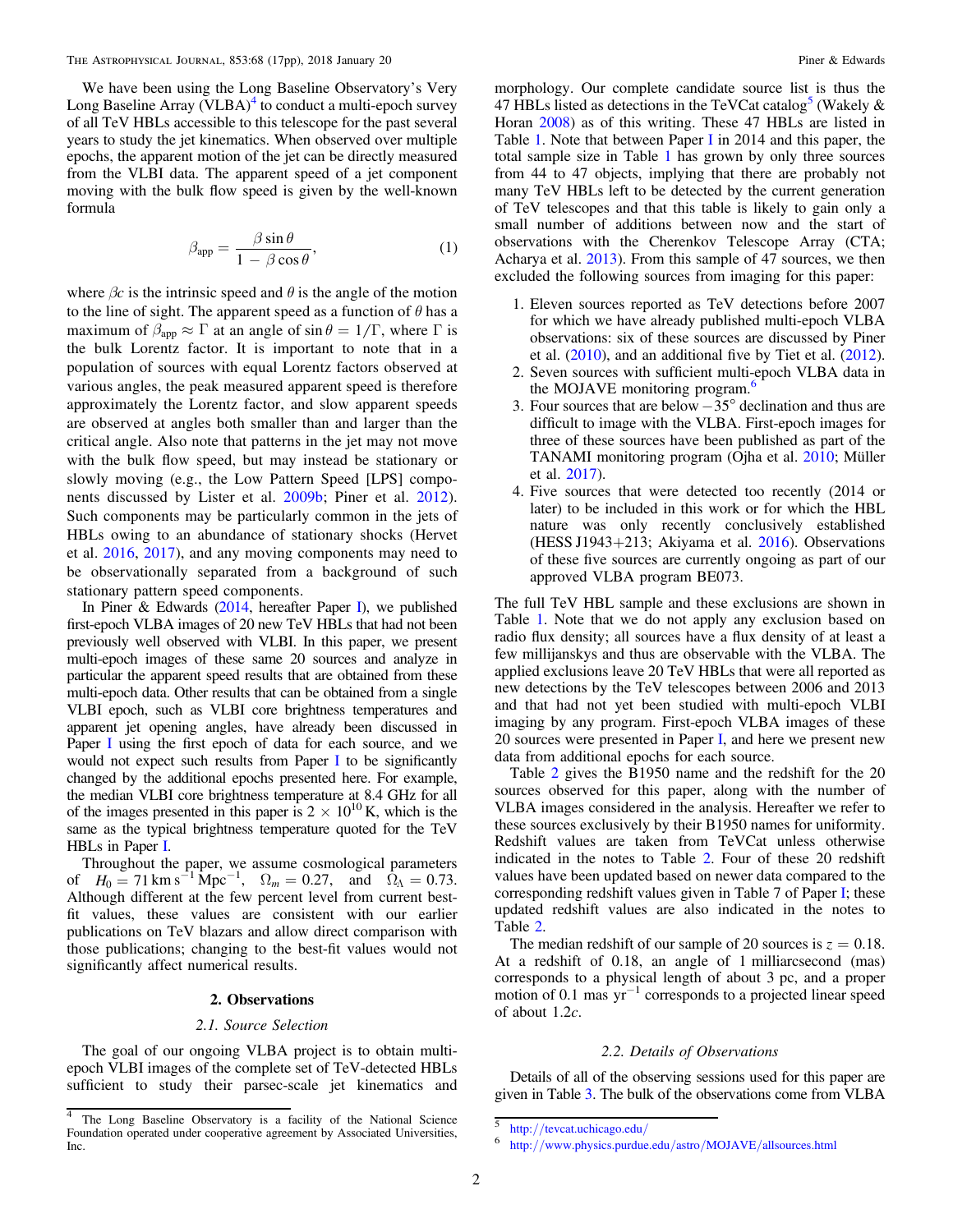| Table 1      |  |
|--------------|--|
| The TeV HBLs |  |

<span id="page-3-0"></span>

| Source <sup>a</sup>   | Included <sup>b</sup> | Reason <sup>c</sup> | Source <sup>a</sup> | Included <sup>b</sup> | Reason <sup>c</sup> |
|-----------------------|-----------------------|---------------------|---------------------|-----------------------|---------------------|
| SHBL J001355.9-185406 | Y                     | $\cdots$            | RX J1136.5+6737     | N                     | 4                   |
| KUV 00311-1938        | Y                     | $\cdots$            | $1ES$ $1215+303$    | N                     |                     |
| 1ES 0033+595          | Y                     | $\cdots$            | 1ES 1218+304        | N                     |                     |
| RGB J0136+391         | Y                     | $\cdots$            | MS 1221.8+2452      | Y                     |                     |
| RGB J0152+017         | Y                     | $\cdots$            | 1ES 1312-423        | N                     |                     |
| 1ES 0229+200          | Y                     | .                   | PKS 1424+240        | N                     |                     |
| PKS 0301-243          | N                     | 2                   | H 1426+428          | N                     |                     |
| IC 310                | N                     | $\overline{2}$      | 1ES 1440+122        | Y                     |                     |
| <b>RBS 0413</b>       | Y                     | .                   | PKS 1440-389        | N                     |                     |
| $1ES 0347 - 121$      | Y                     | $\cdots$            | PG 1553+113         | N                     |                     |
| 1ES 0414+009          | Y                     | .                   | <b>Mrk 501</b>      | N                     |                     |
| PKS 0447-439          | N                     | 3                   | $H$ 1722+119        | Y                     |                     |
| 1ES 0502+675          | Y                     | .                   | $1ES$ 1727 $+502$   | N                     |                     |
| PKS 0548-322          | Y                     | $\cdots$            | $1ES$ $1741 + 196$  | Y                     |                     |
| RX J0648.7+1516       | Y                     | $\cdots$            | HESS J1943+213      | N                     |                     |
| $1ES\ 0647+250$       | Y                     | .                   | 1ES 1959+650        | N                     |                     |
| RGB J0710+591         | Y                     | $\cdots$            | PKS 2005-489        | N                     |                     |
| 1ES 0806+524          | N                     | $\overline{c}$      | 1ES 2037+521        | N                     |                     |
| <b>RBS 0723</b>       | N                     | 4                   | PKS 2155-304        | N                     |                     |
| 1RXS J101015.9-311909 | Y                     | .                   | RGB J2243+203       | N                     |                     |
| 1ES 1011+496          | N                     | 2                   | B3 2247+381         | Y                     |                     |
| 1ES 1101-232          | N                     |                     | 1ES 2344+514        | N                     |                     |
| Mrk 421               | N                     |                     | H 2356-309          | N                     |                     |
| <b>Mrk 180</b>        | N                     |                     | $\cdots$            | $\cdots$              | $\cdots$            |

Notes.<br><sup>a</sup> Source names are the so-called "Canonical Name" used by TeVCat.

<sup>b</sup> Whether or not the source is included in the VLBA observations for this paper.

<sup>c</sup> Reason for exclusion: (1) monitored in our previous work; (2) in MOJAVE program with sufficient epochs; (3) too far south; (4) detection or confirmation too recent, currently being observed as part of our VLBA program BE073.

experiments S6117 and S7017 during the years 2013 to 2015. These two experiments together observed each of the 20 sources from Table [2](#page-4-0) at four epochs separated by about 6 months, for a total of 80 images. Each of these images is obtained from an average of about 2 hr on-source time; such integration times are required to image the jets of these fainter sources at sufficient dynamic range. These observations were made at an observing frequency of 8.4 GHz (4 cm), because this frequency provides the optimum combination of angular resolution and sensitivity for these sources. All observations used the full 2 Gbps recording rate of the VLBA and were made using the polyphase filterbank (PFB) observing system of the Roach Digital Backend (RDBE), in its dual-polarization configuration of eight contiguous 32 MHz channels at matching frequencies in each polarization. Although dual-polarization was recorded, only total intensity (Stokes I) was calibrated and imaged, because of the expected sub-millijansky level of polarized flux density from most of these sources. The only source that was consistently observed using phasereferencing was 0347−121 (with J0351−1153 observed as the calibrator); other sources were bright enough for direct fringe fitting.

In addition to the 8.4 GHz images described above, we also obtained images at 15.3 GHz during experiment S7017 of the two sources  $0033+595$  and  $0647+251$ . These two sources displayed apparent jet bends exceeding 90° in their images in Paper [I,](#page-17-0) and images at a higher frequency were obtained in order to attempt identification of the core in these sources from its spectral properties.

In order to extend the measured time baseline for some sources, we also included some earlier images from 2009 and

2010 recorded during experiments BE055 and BE057 and originally published by Piner & Edwards ([2013](#page-17-0)). These images are generally of lower sensitivity, being obtained prior to the VLBA sensitivity upgrade in 2012. Images from these experiments were included only if they were of a high enough quality and if the source structure was simple enough that jet features could be unambiguously connected between the 2009–2010 and 2013–2015 observations. We include earlier observations of the six sources 0150+015, 0229+200, 0317 +185, 0347−121, 0414+009, and 0706+592 (some of which have been reprocessed for this paper) and have excluded observations of sources 0502+675, 0548−322, and 1011+496 obtained during the same experiments. In the case of 1011  $+496$ , the exclusion is because this source acquired sufficient VLBA epochs through the MOJAVE program. These additions increase the spanned time range of the VLBA monitoring to 5 yr for some of these sources, although the typical spanned time range is closer to 2 yr in most cases.

Altogether, these observations yield a final data set consisting of 88 images of 20 sources obtained over the years 2009–2015 and totaling approximately 200 hr of integration time on the VLBA. Twenty of these images were previously published in Paper [I](#page-17-0), six were published by Piner & Edwards ([2013](#page-17-0)), four were published in Piner & Edwards ([2016](#page-17-0)), and 58 are previously unpublished.

We used the AIPS software package for calibration and fringe fitting of the correlated visibilities, and fringes were found at significant signal-to-noise ratio to all target sources at all epochs. A small number of discrepant visibilities were flagged, and the final images were produced using CLEAN and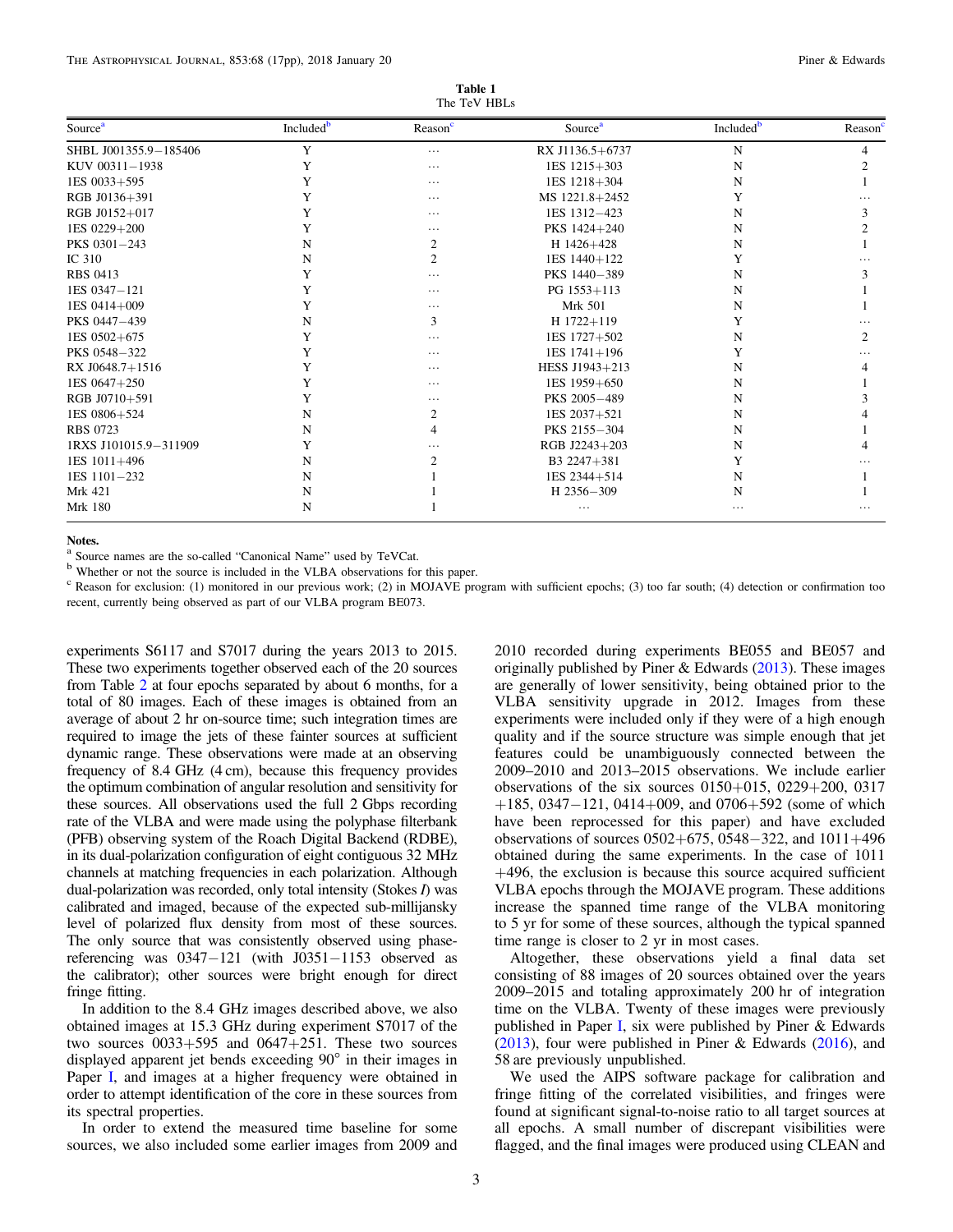Table 2 Observed Sources

<span id="page-4-0"></span>

|                       | B1950        |                    | <b>VLBA</b> | First       | Last        |
|-----------------------|--------------|--------------------|-------------|-------------|-------------|
| Source                | Name         | Redshift           | Images      | Epoch       | Epoch       |
| SHBL J001355.9-185406 | $0011 - 191$ | 0.095              | 4           | 2013 Aug 16 | 2015 Nov 21 |
| KUV 00311-1938        | $0031 - 196$ | $0.506^{\rm a}$    |             | 2013 Aug 30 | 2015 Nov 21 |
| $1ES$ 0033+595        | $0033 + 595$ | $0.467^{\rm b}$    | 5           | 2013 Aug 16 | 2015 Nov 21 |
| RGB J0136+391         | $0133 + 388$ | 0.400 <sup>c</sup> | 4           | 2013 Aug 30 | 2015 Nov 21 |
| RGB J0152+017         | $0150 + 015$ | 0.080              |             | 2010 Jan 01 | 2014 Dec 01 |
| 1ES 0229+200          | $0229 + 200$ | 0.140              |             | 2010 Jan 01 | 2014 Dec 01 |
| <b>RBS 0413</b>       | $0317 + 185$ | 0.190              |             | 2010 Dec 28 | 2014 Dec 01 |
| 1ES 0347-121          | $0347 - 121$ | 0.188              |             | 2009 Dec 20 | 2014 Dec 01 |
| 1ES 0414+009          | $0414 + 009$ | 0.287              |             | 2010 Dec 28 | 2015 Apr 30 |
| $1ES 0502 + 675$      | $0502 + 675$ | $0.340^{b}$        |             | 2013 Sep 19 | 2015 Apr 30 |
| PKS 0548-322          | $0548 - 322$ | 0.069              | 4           | 2013 Sep 19 | 2015 Apr 30 |
| RX J0648.7+1516       | $0645 + 153$ | 0.179              |             | 2013 Oct 21 | 2015 Aug 02 |
| $1ES\ 0647+250$       | $0647 + 251$ | 0.450              |             | 2013 Oct 21 | 2015 Aug 02 |
| RGB J0710+591         | $0706 + 592$ | 0.125              | 5           | 2010 Feb 16 | 2015 Apr 30 |
| 1RXS J101015.9-311909 | $1008 - 310$ | 0.143              |             | 2013 Oct 24 | 2015 Aug 02 |
| MS 1221.8+2452        | $1221 + 248$ | 0.218              |             | 2013 Oct 24 | 2015 Aug 02 |
| 1ES 1440+122          | $1440 + 122$ | 0.163              |             | 2013 Dec 23 | 2015 Nov 27 |
| $H$ 1722+119          | $1722 + 119$ | $0.340^{b,d}$      |             | 2013 Dec 23 | 2015 Nov 27 |
| $1ES$ 1741+196        | $1741 + 196$ | 0.084 <sup>b</sup> |             | 2013 Dec 23 | 2015 Nov 27 |
| B3 2247+381           | $2247 + 381$ | 0.119              | 4           | 2013 Dec 23 | 2015 Nov 27 |

Notes.<br><sup>a</sup> The redshift is a lower limit from Pita et al. (2014).

self-calibration in the DIFMAP software package. VLBA imaging of sources at these lower flux density levels can be very sensitive to the self-calibration averaging interval, and self-calibration will generate spurious point-source structure if the averaging interval is too short (e.g., Martí-Vidal and Marcaide [2008](#page-17-0)). We carefully investigated and selected selfcalibration solution intervals for the fainter sources to make sure that minimal spurious flux density (less than  $\sim$ 1 mJy) should be introduced into the images through self-calibration (see Equations (7) and (8) of Martí-Vidal and Marcaide [2008](#page-17-0)). In the section below, all of the images are displayed using natural weighting, in order to maximize the dynamic range.

#### 3. Results

### 3.1. Images

The 88 VLBA images used for this paper are shown in Figure [1](#page-6-0), and the parameters of these images are tabulated in Table [4](#page-7-0). The source name, epoch, and observing frequency are listed above each panel in Figure [1](#page-6-0). All sources show a bright, compact component, hereafter identified as the VLBI core, and they all show additional extended structure that can be modeled by at least one Gaussian feature in addition to the core (see Section [3.2](#page-5-0)). The fitted locations of the 43 Gaussian components for which apparent speeds are determined in Section [3.3](#page-8-0) are indicated by filled diamonds on the first image from 2013 for each source (which is the image published in Paper [I,](#page-17-0) and also typically the one with the highest dynamic range); this is intended to aid comparison between the images in Figure [1](#page-6-0) and the fits in Figure [2](#page-9-0) (see Section [3.3](#page-8-0)). The images in Figure [1](#page-6-0) do not show the entire CLEANed region for clarity, but are instead zoomed in on the core and the inner jet region. Larger-scale images plus all associated data files are available at the project website.

Peak flux densities in the images in Figure [1](#page-6-0) range from 4 to 121 mJy beam<sup> $-1$ </sup> (see Table [4](#page-7-0)), with a median peak flux density of  $27 \text{ mJy beam}^{-1}$ . The median rms noise level is 0.025 mJy beam−<sup>1</sup> , which is about the expected noise level for an approximately 2 hr observation at 8.4 GHz. $\textdegree$  Typical dynamic ranges of the images in Figure [1](#page-6-0) are thus about 1000:1, which is easily high enough to reveal the parsec-scale jet structure even in the fainter sources.

The general parsec-scale morphology of these sources was described in Paper [I](#page-17-0) and has also been seen in VLBI studies of brighter TeV blazars such as Mrk 421 and Mrk 501 (Piner et al. [1999;](#page-17-0) Edwards & Piner [2002;](#page-17-0) Giroletti et al. [2006](#page-17-0), [2008](#page-17-0)). Most of the sources show a collimated jet a few milliarcseconds long that transitions to a lower surface brightness, more diffuse jet with a broader opening angle at a few mas from the core. The structure at tens of milliarcseconds from the core at 8 GHz then appears patchy and filamentary.

[I](#page-17-0)n Paper I we noted that at least two sources  $(0502+675)$  and 1722+119) showed a clear limb-brightened structure at a few mas from the core; once again, this is a property that is familiar from the brighter TeV blazars (e.g., Piner et al. [2009;](#page-17-0) Blasi et al. [2013](#page-17-0)). Such limb brightening is important because it can reveal the presence of transverse velocity and/or magnetic field structures. We note here that we continue to observe the presence of limb brightening in those two sources in later epochs, and we also observe limb brightening in some of the new images of other sources, for example, 0645+153 at 2014 August 21 and 0706+592 at 2014 March 27 (see Figure [1](#page-6-0)). We

<sup>&</sup>lt;sup>b</sup> The redshift has been updated compared to that used in Table 7 of Paper [I.](#page-17-0)<br>
<sup>c</sup> The redshift is a lower limit from Nilsson et al. ([2012](#page-17-0)).<br>
<sup>d</sup> The redshift is from Ahnen et al. ([2016](#page-17-0)).

 $\frac{7}{8}$  http://[whittierblazars.com](http://whittierblazars.com)<br>8 https://[science.nrao.edu](https://science.nrao.edu/facilities/vlba/docs/manuals/oss/imag-sens)/facilities/vlba/docs/manuals/oss/imag-sens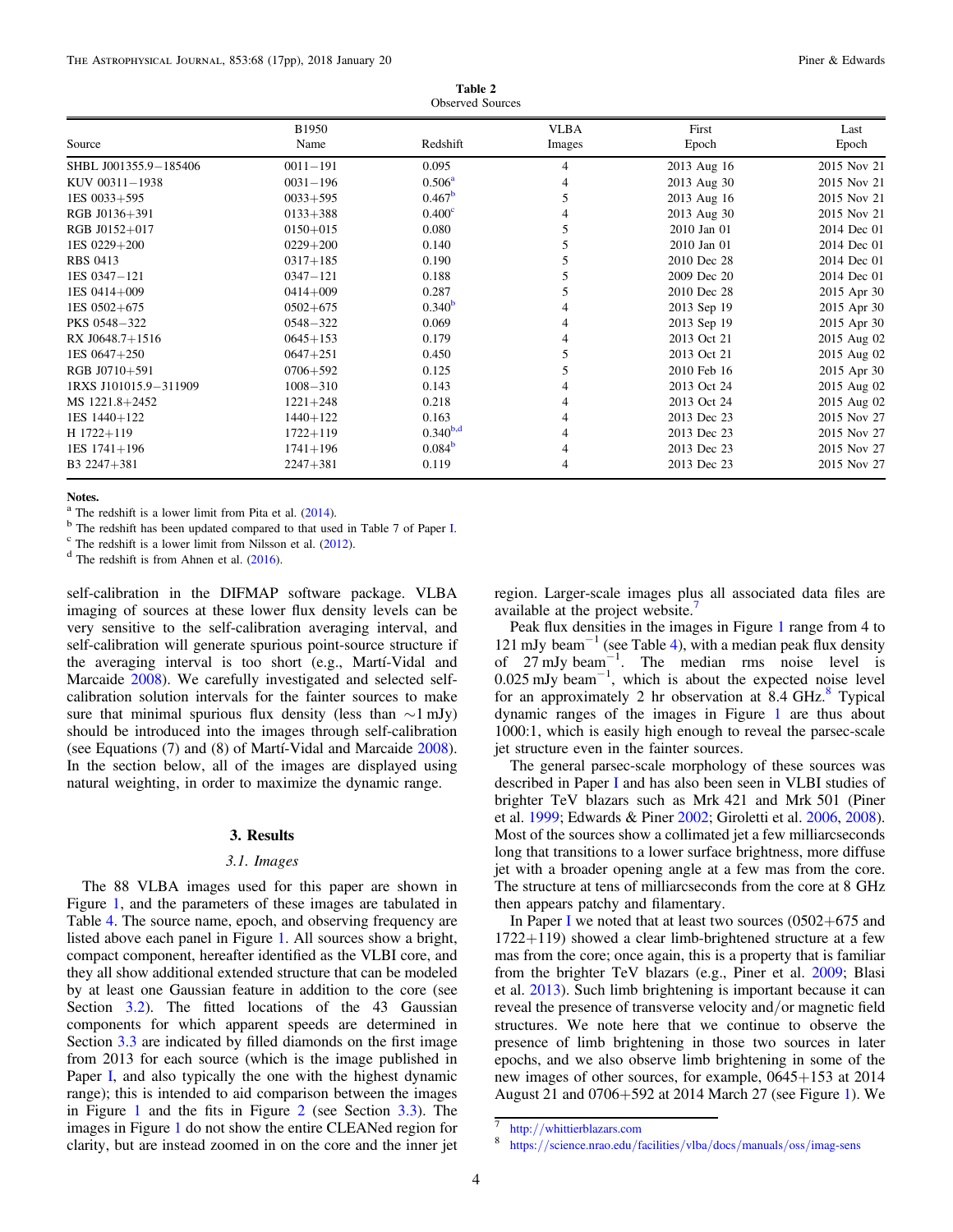<span id="page-5-0"></span>

| Observation Log |                     |                             |                              |                                                  |                                                                 |  |  |  |
|-----------------|---------------------|-----------------------------|------------------------------|--------------------------------------------------|-----------------------------------------------------------------|--|--|--|
| Date            | Observation<br>Code | Recording<br>Rate<br>(Mbps) | Observing<br>Time<br>(Hours) | Excluded<br><b>VLBA</b><br>Antennas <sup>a</sup> | <b>Target Sources</b>                                           |  |  |  |
| 2009 Dec 20     | <b>BE055B</b>       | 256                         | 9                            | $\cdots$                                         | $0347 - 121, 0548 - 322^b$                                      |  |  |  |
| 2010 Jan 01     | BE055A              | 256                         | 12                           | $\cdots$                                         | $0150+015$ , $0229+200$                                         |  |  |  |
| 2010 Feb 16     | <b>BE055C</b>       | 256                         | 12                           | HN                                               | $0706 + 592$ , $1011 + 496$ <sup>b</sup>                        |  |  |  |
| 2010 Dec 28     | BE057A              | 512                         | 12                           | $\cdots$                                         | $0317+185$ , 0414+009, 0502+675 <sup>b</sup>                    |  |  |  |
| 2013 Aug 16     | S6117D1             | 2048                        | 6                            | FD, LA                                           | $0011 - 191$ , $0033 + 595$                                     |  |  |  |
| 2013 Aug 23     | S6117A1             | 2048                        | 8                            | $\cdots$                                         | $0150+015$ , $0229+200$ , $0317+185$ , $0347-121$               |  |  |  |
| 2013 Aug 30     | S6117D2             | 2048                        | 6                            | $\cdots$                                         | $0031 - 196$ , $0133 + 388$                                     |  |  |  |
| 2013 Sep 19     | S6117B1             | 2048                        | 8                            | KP                                               | $0414+009, 0502+675, 0548-322, 0706+592$                        |  |  |  |
| 2013 Oct 21     | S6117D3             | 2048                        | 6                            | LA                                               | $0645+153, 0647+251$                                            |  |  |  |
| 2013 Oct 24     | S6117D4             | 2048                        | 6                            | FD, LA                                           | $1008 - 310$ , $1221 + 248$                                     |  |  |  |
| 2013 Dec 23     | S6117D5             | 2048                        | 9                            | KP, NL                                           | $1440+122$ , $1722+119$ , $1741+196$ , $2247+381$               |  |  |  |
| 2013 Dec 29     | S6117A2             | 2048                        | 8                            | HN, KP                                           | $0150+015$ , $0229+200$ , $0317+185$ , $0347-121$               |  |  |  |
| 2014 Mar 27     | S6117B2             | 2048                        | 8                            | $\cdots$                                         | $0414 + 009$ , $0502 + 675$ , $0548 - 322$ , $0706 + 592$       |  |  |  |
| 2014 Jun 11     | S6117A3             | 2048                        | 8                            | $\cdots$                                         | $0150+015$ , $0229+200$ , $0317+185$ , $0347-121$               |  |  |  |
| 2014 Aug 21     | S7017B1             | 2048                        | 8                            | $\cdots$                                         | $0645+153$ , $0647+251$ (8 and 15 GHz), $1008-310$ , $1221+248$ |  |  |  |
| 2014 Sep 16     | S7017A1             | 2048                        | 8                            | HN                                               | $0011-191$ , $0031-196$ , $0033+595$ (8 and 15 GHz), $0133+388$ |  |  |  |
| 2014 Nov 10     | S6117B3             | 2048                        | 8                            | $\cdots$                                         | $0414+009$ , $0502+675$ , $0548-322$ , $0706+592$               |  |  |  |
| 2014 Dec 01     | S6117A4             | 2048                        | 8                            | $\cdots$                                         | $0150+015$ , $0229+200$ , $0317+185$ , $0347-121$               |  |  |  |
| 2014 Dec 09     | S7017C1             | 2048                        | 8                            | HN                                               | $1440+122$ , $1722+119$ , $1741+196$ , $2247+381$               |  |  |  |
| 2015 Feb 18     | S7017B2             | 2048                        | 8                            | $\cdots$                                         | $0645+153$ , $0647+251$ , $1008-310$ , $1221+248$               |  |  |  |
| 2015 Apr 30     | S6117B4             | 2048                        | 8                            | <b>OV</b>                                        | $0414+009, 0502+675, 0548-322, 0706+592$                        |  |  |  |
| 2015 May 24     | S7017A2             | 2048                        | 8                            | $\cdots$                                         | $0011 - 191$ , $0031 - 196$ , $0033 + 595$ , $0133 + 388$       |  |  |  |
| 2015 Jun 07     | S7017C2             | 2048                        | 8                            | $\cdots$                                         | $1440+122$ , $1722+119$ , $1741+196$ , $2247+381$               |  |  |  |
| 2015 Aug 02     | S7017B3             | 2048                        | 8                            | $\cdots$                                         | $0645+153$ , $0647+251$ , $1008-310$ , $1221+248$               |  |  |  |
| 2015 Nov 21     | S7017A3             | 2048                        | 8                            | MK                                               | $0011 - 191$ , $0031 - 196$ , $0033 + 595$ , $0133 + 388$       |  |  |  |
| 2015 Nov 27     | S7017C3             | 2048                        | 8                            | $\cdots$                                         | $1440+122$ , $1722+119$ , $1741+196$ , $2247+381$               |  |  |  |

Table 3

#### Notes.

<sup>a</sup> VLBA antennas that did not participate or that were excluded from the imaging for that session. FD = Fort Davis, Texas; HN = Hancock, New Hampshire;

KP = Kitt Peak, Arizona; LA = Los Alamos, New Mexico; MK = Maunakea, Hawaii; NL = North Liberty, Iowa; OV = Owens Valley, California. b Observation not included in this paper—see text for details.

do not pursue this analysis further in this paper, but future work will investigate the transverse jet structures measured from both the individual and the stacked-epoch images of all of the sources in this program.

We also noted in Paper [I](#page-17-0) that two sources  $(0.033 + 595)$  and  $0647+251$ ) showed jet components that differed by more than 90° in their position angles. Because of the likely at least modest Doppler factor of the radio emission in these sources, such structure is unlikely to represent a jet and counterjet. Presumably then, either the brightest component is not the core (in which case the component designated as component 2 in each source would be the core), or the jet has a very large apparent bend (as inferred for the TeV blazar 1ES 1959+650 by Piner et al. [2008](#page-17-0)). Images of these two sources were obtained at 15 GHz to compare with the 8 GHz images, and these are also shown in Figure [1](#page-6-0); in each case the spectral indices of the presumed core and of component 2 are similar within the estimated errors (see Table [5](#page-11-0)). However, we are confident in the core identification in each source due to the measured brightness temperatures, which are of order  $10^{10}$  K for the presumed core at every epoch, but only of order  $10^8$  K for the closest jet component at every epoch (for both sources); these can be compared with typical core brightness temperatures from Figure 4 of Paper [I](#page-17-0). We expect then that these two sources are cases where the jet has a large apparent bend due to projection effects; deep images at lower frequencies would also be useful to confirm this.

# 3.2. Model Fits

In order to identify jet features from epoch to epoch, we fit Gaussian models to the calibrated visibilities for each image in Figure [1](#page-6-0), using the *modelfit* task in DIFMAP. Model fitting directly to the visibilities rather than the images allows subbeam resolution to be obtained in many cases, and components may be clearly identified in the model fitting even when they appear blended with the core component or with each other in the CLEAN images. In some cases, patchy and low surface brightness emission beyond the collimated jet region could not be well fit by Gaussian components, so the model fits do not necessarily represent the more distant emission seen on the full CLEAN images. Gaussian components will also not fully represent more complex transverse jet structure, such as limb brightening. Note also that, because of incomplete sampling in the  $(u, v)$ -plane, such VLBI model fits are not unique and represent only one mathematically consistent deconvolution of the source structure.

During the model fitting, circular Gaussians were preferred to elliptical Gaussians if they provided an adequate fit to the visibilities, because their fit parameters are more stable from epoch to epoch. An adequate fit was judged based on the reduced chi-squared of the fit and visual inspection of the residual map and visibilities. Elliptical Gaussians were used in the end only for two components: the core and the outermost jet component of the source  $0502+675$ . Additionally, if the size of a circular Gaussian component asymptotically approached zero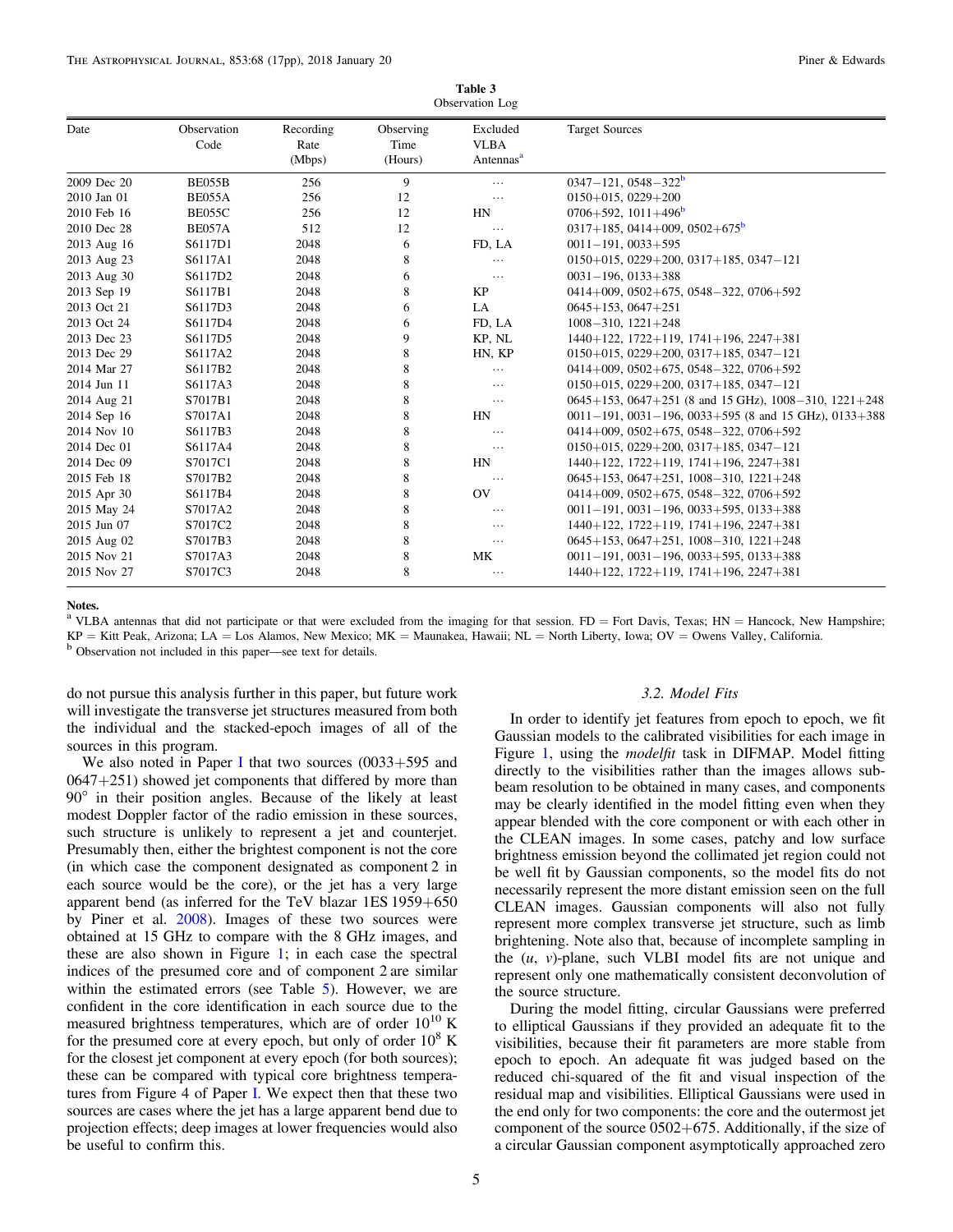<span id="page-6-0"></span>

Figure 1. VLBA images. Parameters are in Table [4.](#page-7-0) Axes are in mas. The lowest contour is three times the noise level; other contours are factors of two higher. Filled diamonds in first-epoch images (from 2013) indicate locations of fitted Gaussian jet components—see the text for a full description. (An extended version of this figure is available.)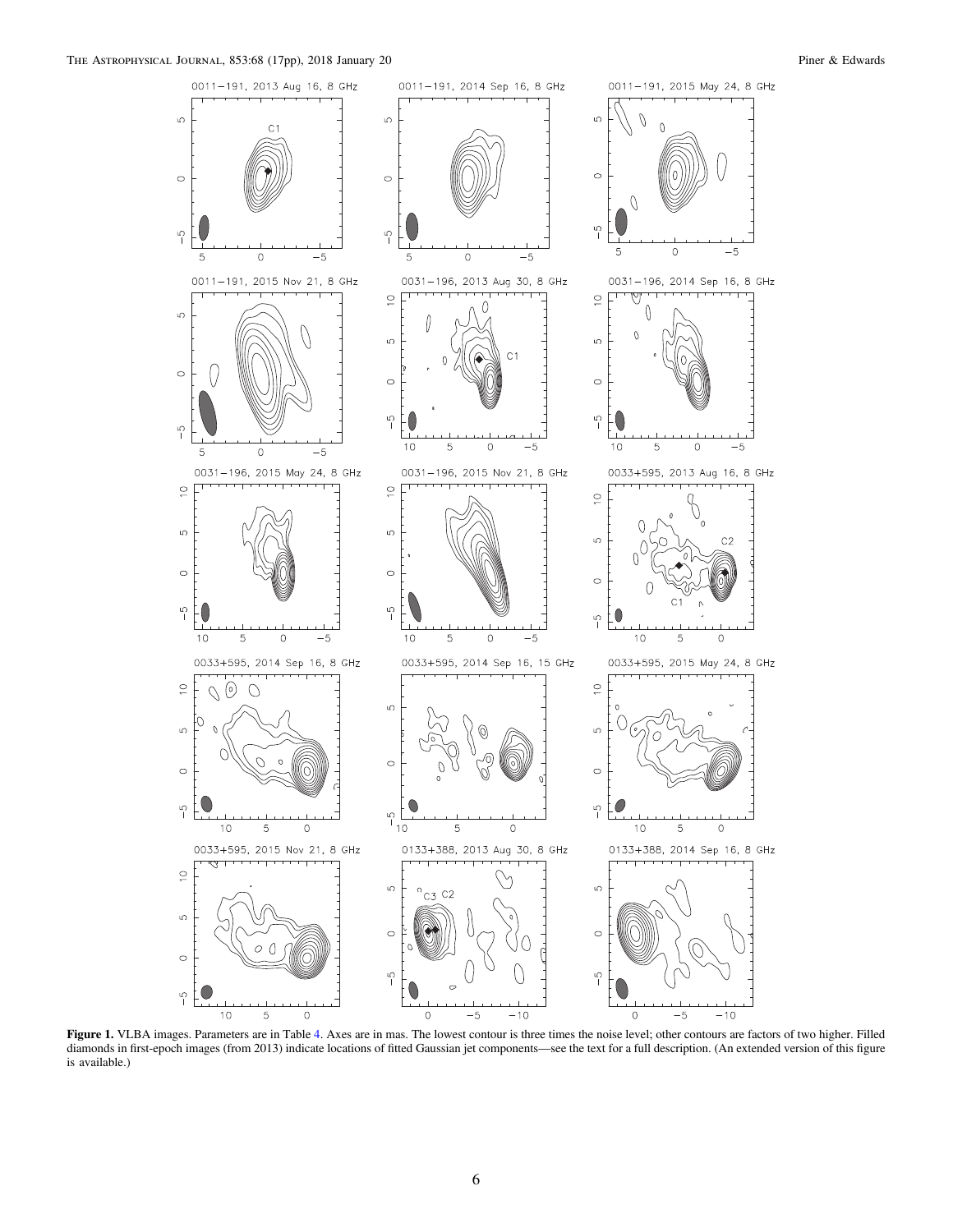<span id="page-7-0"></span>

|              | Parameters of the Images   |                    |                                           |                                           |                                                 |                         |  |  |  |
|--------------|----------------------------|--------------------|-------------------------------------------|-------------------------------------------|-------------------------------------------------|-------------------------|--|--|--|
| Source       | Epoch                      | Frequency<br>(GHz) | Beam<br>Parameters <sup>a</sup>           | Peak Flux<br>Density<br>$(mJy beam^{-1})$ | $I_{\rm rms}$ <sup>b</sup><br>$(mJy beam^{-1})$ | References              |  |  |  |
| $0011 - 191$ | 2013 Aug 16                | 8.4                | $2.15, 0.82, -4.1$                        | 10                                        | 0.029                                           | $\mathbf{1}$            |  |  |  |
|              | 2014 Sep 16                | 8.4                | 2.35, 1.01, 2.6                           | 11                                        | 0.033                                           | $\cdots$                |  |  |  |
|              | 2015 May 24                | 8.4                | 2.38, 1.01, 0.0                           | 11                                        | 0.027                                           | .                       |  |  |  |
|              | 2015 Nov 21                | 8.4                | 3.92, 1.20, 13.6                          | 9                                         | 0.027                                           | .                       |  |  |  |
| $0031 - 196$ | 2013 Aug 30                | 8.4                | $2.34, 0.93, -1.1$                        | 26                                        | 0.022                                           | 1                       |  |  |  |
|              | 2014 Sep 16                | 8.4                | 2.46, 1.06, 7.0                           | 21                                        | 0.029                                           | .                       |  |  |  |
|              | 2015 May 24                | 8.4                | 2.35, 0.96, 0.3                           | 31                                        | 0.028                                           | .                       |  |  |  |
|              | 2015 Nov 21                | 8.4                | 3.81, 1.09, 17.6                          | 33                                        | 0.025                                           |                         |  |  |  |
| $0033 + 595$ | 2013 Aug 16                | 8.4                | 1.61, 0.84, 0.7                           | 43                                        | 0.024                                           | 1                       |  |  |  |
|              | 2014 Sep 16                | 8.4                | 1.99, 1.29, 14.3                          | 49                                        | 0.026                                           | .                       |  |  |  |
|              | 2014 Sep 16                | 15.3               | 1.14, 0.75, 19.5                          | 37                                        | 0.045                                           | .                       |  |  |  |
|              | 2015 May 24                | 8.4                | $1.67, 1.06, -28.6$                       | 50                                        | 0.022                                           | .                       |  |  |  |
|              | 2015 Nov 21                | 8.4                | $1.68, 1.37, -8.9$                        | 49                                        | 0.022                                           | .                       |  |  |  |
| $0133 + 388$ | 2013 Aug 30                | 8.4                | 1.93, 0.93, 13.3                          | 35                                        | 0.020                                           | 1                       |  |  |  |
|              | 2014 Sep 16                | 8.4                | 2.31, 1.23, 13.7                          | 31                                        | 0.027                                           | .                       |  |  |  |
|              | 2015 May 24                | 8.4                | $1.80, 1.03, -10.2$                       | 30                                        | 0.022                                           |                         |  |  |  |
|              | 2015 Nov 21                | 8.4                | 1.95, 1.29, 9.7                           | 27                                        | 0.022                                           | .                       |  |  |  |
| $0150 + 015$ | 2010 Jan 01                | 8.4                | $2.29, 0.97, -1.4$                        | 35                                        | 0.046                                           | $\boldsymbol{2}$        |  |  |  |
|              | 2013 Aug 23                | 8.4                | 2.12, 0.92, 0.9                           | 43                                        | 0.025                                           | $\mathbf{1}$<br>.       |  |  |  |
|              | 2013 Dec 29                | 8.4<br>8.4         | 2.17, 0.99, 2.2                           | 45<br>40                                  | 0.036<br>0.026                                  |                         |  |  |  |
|              | 2014 Jun 11<br>2014 Dec 01 | 8.4                | 2.15, 0.97, 1.0<br>2.08, 0.98, 6.0        | 48                                        | 0.026                                           | 3                       |  |  |  |
| $0229 + 200$ | 2010 Jan 01                | 8.4                | 1.92, 1.07, 1.5                           | 17                                        | 0.046                                           | $\overline{c}$          |  |  |  |
|              | 2013 Aug 23                | 8.4                | $1.93, 0.94, -0.2$                        | 21                                        | 0.023                                           | $\mathbf{1}$            |  |  |  |
|              | 2013 Dec 29                | 8.4                | 1.93, 0.96, 1.9                           | 18                                        | 0.023                                           |                         |  |  |  |
|              | 2014 Jun 11                | 8.4                | 1.92, 1.01, 0.1                           | 17                                        | 0.022                                           | .                       |  |  |  |
|              | 2014 Dec 01                | 8.4                | 1.74, 0.97, 0.3                           | 17                                        | 0.025                                           | 3                       |  |  |  |
| $0317 + 185$ | 2010 Dec 28                | 8.4                | 1.88, 1.04, 0.1                           | 19                                        | 0.030                                           | $\boldsymbol{2}$        |  |  |  |
|              | 2013 Aug 23                | 8.4                | 1.89, 0.94, 1.3                           | 18                                        | 0.025                                           | $\mathbf{1}$            |  |  |  |
|              | 2013 Dec 29                | 8.4                | 1.89, 1.01, 5.0                           | 15                                        | 0.027                                           |                         |  |  |  |
|              | 2014 Jun 11                | 8.4                | 1.92, 1.00, 2.4                           | 17                                        | 0.022                                           |                         |  |  |  |
|              | 2014 Dec 01                | 8.4                | 1.74, 0.95, 1.0                           | 17                                        | 0.026                                           | 3                       |  |  |  |
| $0347 - 121$ | 2009 Dec 20                | 8.4                | $2.36, 0.93, -2.8$                        | $\overline{4}$                            | 0.049                                           | $\boldsymbol{2}$        |  |  |  |
|              | 2013 Aug 23                | 8.4                | $2.25, 0.89, -0.9$                        | $\boldsymbol{7}$                          | 0.025                                           | $\mathbf{1}$            |  |  |  |
|              | 2013 Dec 29                | 8.4                | 2.11, 0.90, 1.7                           | 5                                         | 0.027                                           | .                       |  |  |  |
|              | 2014 Jun 11                | 8.4                | $2.24, 0.94, -0.1$                        | 6                                         | 0.025                                           |                         |  |  |  |
|              | 2014 Dec 01                | 8.4                | 2.06, 0.86, 0.8                           | 6                                         | 0.029                                           | 3                       |  |  |  |
| $0414 + 009$ | 2010 Dec 28                | 8.4                | 2.64, 1.10, 0.2                           | 24                                        | 0.055                                           | $\overline{\mathbf{c}}$ |  |  |  |
|              | 2013 Sep 19                | 8.4                | $2.04, 0.87, -1.7$                        | 35                                        | 0.022                                           | $\mathbf{1}$            |  |  |  |
|              | 2014 Mar 27                | 8.4                | 2.16, 0.92, 0.8                           | 36                                        | 0.022                                           |                         |  |  |  |
|              | 2014 Nov 10                | 8.4                | $2.19, 0.94, -1.7$                        | 40                                        | 0.022                                           |                         |  |  |  |
|              | 2015 Apr 30                | 8.4                | 2.16, 0.99, 1.6                           | 37                                        | 0.023                                           |                         |  |  |  |
| $0502 + 675$ | 2013 Sep 19                | 8.4                | 1.34, 1.01, 0.5                           | 19                                        | 0.023                                           | 1                       |  |  |  |
|              | 2014 Mar 27                | 8.4                | 1.55, 1.08, 11.3                          | 15<br>17                                  | 0.020<br>0.019                                  |                         |  |  |  |
|              | 2014 Nov 10<br>2015 Apr 30 | 8.4<br>8.4         | $1.38, 1.07, -4.6$<br>$1.50, 1.05, -23.7$ | 20                                        | 0.023                                           | <br>                    |  |  |  |
| $0548 - 322$ | 2013 Sep 19                | 8.4                | 2.19, 0.84, 1.0                           | 20                                        | 0.062                                           | 1                       |  |  |  |
|              | 2014 Mar 27                | 8.4                | 2.36, 0.93, 4.0                           | 21                                        | 0.029                                           |                         |  |  |  |
|              | 2014 Nov 10                | 8.4                | $2.43, 0.92, -0.2$                        | 24                                        | 0.034                                           |                         |  |  |  |
|              | 2015 Apr 30                | 8.4                | $2.30, 0.86, -0.6$                        | 27                                        | 0.032                                           |                         |  |  |  |
| $0645 + 153$ | 2013 Oct 21                | 8.4                | $1.92, 0.86, -3.0$                        | 36                                        | 0.020                                           | 1                       |  |  |  |
|              | 2014 Aug 21                | 8.4                | 2.14, 0.98, 2.1                           | 23                                        | 0.025                                           |                         |  |  |  |
|              | 2015 Feb 18                | 8.4                | 2.13, 1.06, 1.2                           | 22                                        | 0.022                                           |                         |  |  |  |
|              | 2015 Aug 02                | 8.4                | 2.09, 0.96, 1.7                           | 25                                        | 0.023                                           |                         |  |  |  |
| $0647 + 251$ | 2013 Oct 21                | 8.4                | $1.88, 0.88, -4.9$                        | 43                                        | 0.018                                           | 1                       |  |  |  |
|              | 2014 Aug 21                | 8.4                | 2.08, 1.00, 1.4                           | 50                                        | 0.029                                           |                         |  |  |  |
|              | 2014 Aug 21                | 15.3               | $1.07, 0.49, -4.9$                        | 40                                        | 0.048                                           | $\cdots$                |  |  |  |
|              | 2015 Feb 18                | 8.4                | $2.06, 1.04, -2.5$                        | 53                                        | 0.022                                           | $\cdots$                |  |  |  |
|              | 2015 Aug 02                | 8.4                | 2.04, 0.95, 1.1                           | 53                                        | 0.025                                           |                         |  |  |  |
| $0706 + 592$ | 2010 Feb 16                | 8.4                | 1.42, 1.10, 1.3                           | 28                                        | 0.038                                           | 2                       |  |  |  |
|              | 2013 Sep 19                | 8.4                | 1.42, 1.03, 14.5                          | 28                                        | 0.023                                           | $\mathbf{1}$            |  |  |  |
|              | 2014 Mar 27                | 8.4                | 1.67, 1.13, 34.2                          | 29                                        | 0.022                                           | $\cdots$                |  |  |  |

Table 4

7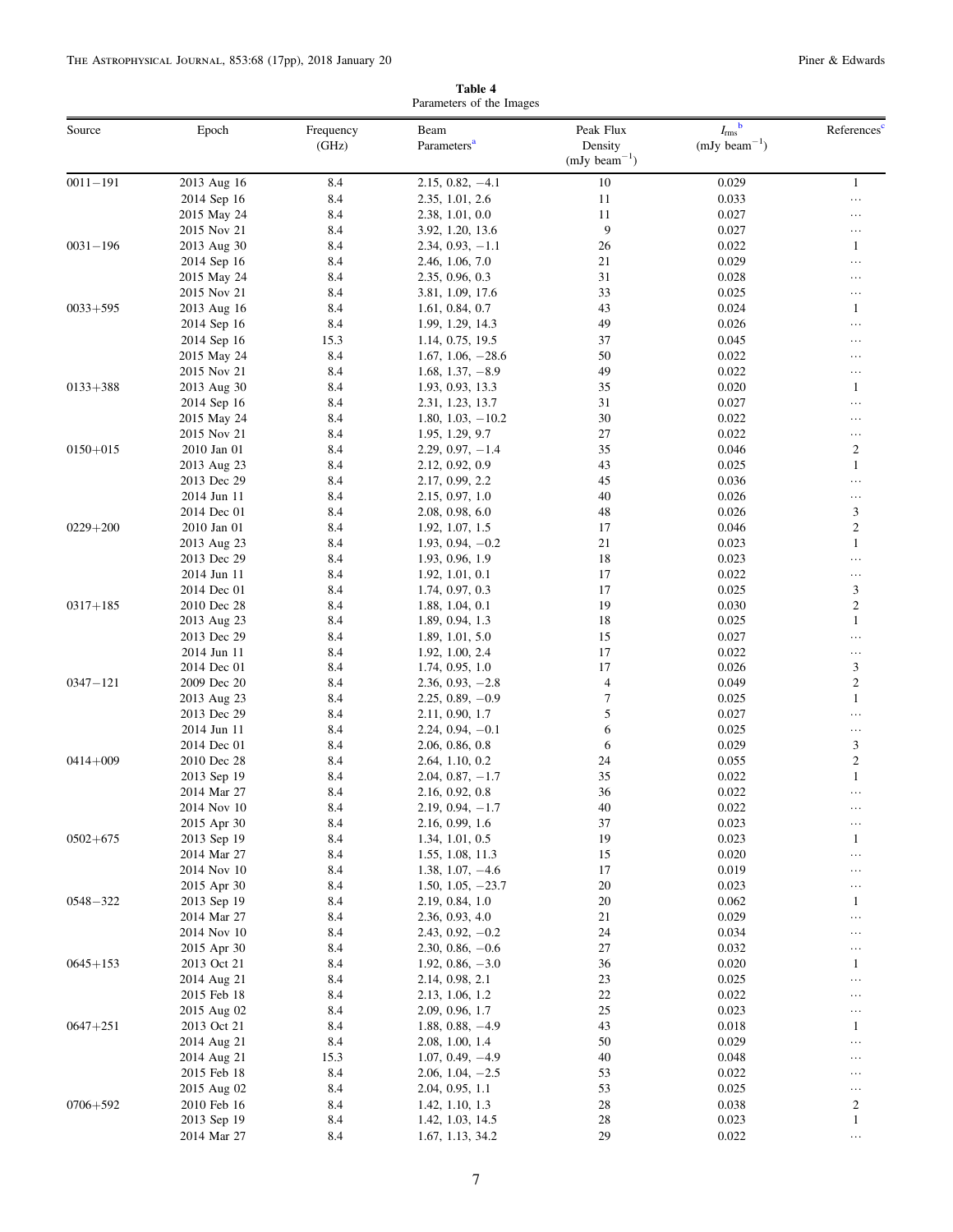<span id="page-8-0"></span>

| Source       |             |                    | Beam                    | Peak Flux                    | $I_{\rm rms}^{\quad \  b}$ | References |
|--------------|-------------|--------------------|-------------------------|------------------------------|----------------------------|------------|
|              | Epoch       | Frequency<br>(GHz) | Parameters <sup>a</sup> | Density<br>$(mJy beam^{-1})$ | $(mJy beam^{-1})$          |            |
|              | 2014 Nov 10 | 8.4                | 1.46, 1.07, 5.7         | 32                           | 0.020                      | $\cdots$   |
|              | 2015 Apr 30 | 8.4                | 1.47, 1.02, 1.6         | 32                           | 0.022                      | $\cdots$   |
| $1008 - 310$ | 2013 Oct 24 | 8.4                | $2.20, 0.81, -2.7$      | 29                           | 0.040                      |            |
|              | 2014 Aug 21 | 8.4                | 2.56, 0.92, 1.8         | 26                           | 0.040                      | $\cdots$   |
|              | 2015 Feb 18 | 8.4                | 2.69, 1.02, 2.6         | 21                           | 0.036                      | $\cdots$   |
|              | 2015 Aug 02 | 8.4                | 2.53, 1.00, 5.8         | 15                           | 0.064                      | $\cdots$   |
| $1221 + 248$ | 2013 Oct 24 | 8.4                | $1.83, 0.84, -0.1$      | 16                           | 0.023                      |            |
|              | 2014 Aug 21 | 8.4                | 2.04, 0.88, 4.9         | 17                           | 0.026                      | $\cdots$   |
|              | 2015 Feb 18 | 8.4                | 2.10, 1.05, 2.4         | 16                           | 0.021                      | $\cdots$   |
|              | 2015 Aug 02 | 8.4                | 1.95, 1.02, 12.1        | 15                           | 0.022                      | $\cdots$   |
| $1440 + 122$ | 2013 Dec 23 | 8.4                | $1.98, 0.87, -7.2$      | 18                           | 0.025                      |            |
|              | 2014 Dec 09 | 8.4                | $2.21, 0.95, -4.0$      | 19                           | 0.020                      | $\cdots$   |
|              | 2015 Jun 07 | 8.4                | $2.11, 0.92, -6.3$      | 17                           | 0.019                      | $\cdots$   |
|              | 2015 Nov 27 | 8.4                | $2.05, 0.89, -4.3$      | 17                           | 0.021                      | $\cdots$   |
| $1722 + 119$ | 2013 Dec 23 | 8.4                | $2.04, 0.98, -11.8$     | 66                           | 0.030                      |            |
|              | 2014 Dec 09 | 8.4                | 2.12, 1.02, 0.5         | 107                          | 0.025                      | $\cdots$   |
|              | 2015 Jun 07 | 8.4                | $2.06, 0.97, -1.8$      | 62                           | 0.022                      | $\cdots$   |
|              | 2015 Nov 27 | 8.4                | $1.98, 0.95, -1.7$      | 62                           | 0.024                      | $\cdots$   |
| $1741 + 196$ | 2013 Dec 23 | 8.4                | $1.95, 0.97, -12.6$     | 98                           | 0.030                      |            |
|              | 2014 Dec 09 | 8.4                | 2.04, 1.01, 0.2         | 101                          | 0.025                      | .          |
|              | 2015 Jun 07 | 8.4                | $1.96, 0.96, -2.3$      | 109                          | 0.023                      | $\cdots$   |
|              | 2015 Nov 27 | 8.4                | $1.92, 0.94, -4.9$      | 121                          | 0.025                      | $\cdots$   |
| $2247 + 381$ | 2013 Dec 23 | 8.4                | 2.11, 0.81, 2.5         | 42                           | 0.029                      |            |
|              | 2014 Dec 09 | 8.4                | 2.27, 1.03, 31.4        | 48                           | 0.023                      | $\cdots$   |
|              | 2015 Jun 07 | 8.4                | 2.01, 0.95, 25.8        | 48                           | 0.024                      | .          |
|              | 2015 Nov 27 | 8.4                | 1.99, 0.97, 26.9        | 56                           | 0.025                      | $\cdots$   |
|              |             |                    |                         |                              |                            |            |

Table 4

# Notes.

FWHM of the major and minor axes in mas, and position angle of the major axis in degrees; respectively.

<sup>b</sup> The rms noise in the total intensity image.

<sup>c</sup> References for previously published images: (1) Paper [I](#page-17-0); (2) Piner & Edwards [2013](#page-17-0); (3) Piner & Edwards [2016](#page-17-0).

during the model-fitting procedure, then that component was replaced with a delta function.

The Gaussian models fit to all 88 images are given in Table [5.](#page-11-0) The model component identification follows the scheme used in our previous papers (e.g., Piner et al. [2010](#page-17-0)); jet components are numbered 1, 2, etc., from the outermost component inward. Component "0" indicates the presumed core at each epoch, while a component ID of "99" indicates a flagged component not used in the analysis (e.g., because it is a merger of two other components, or it is a more distant component not seen at other epochs; such a component ID is assigned only twice for the 289 components in Table [5](#page-11-0)). The polar coordinates of the center of each component in Table [5](#page-11-0) are relative to the origin of the associated image in Figure [1](#page-6-0), not relative to the core (however, in most cases, the core position and the origin of the image are very close together). Note that flux density values for closely spaced components in Table [5](#page-11-0) may be inaccurate, since it is difficult for the fitting algorithm to uniquely distribute such flux density during the model fitting.

The number of components in the model fitting was purposely kept small enough for each source that components could be easily identified from epoch to epoch across the full series of images. All series of model fits for all sources have been verified to be temporally consistent with each other using the following procedure:

- 1. When the model fit for the first epoch is used as the starting guess for the second epoch and the iterative model fitting proceeds, then the best fit for the second epoch given in Table [5](#page-11-0) is obtained.
- 2. This procedure can be repeated epoch by epoch until the best fit for the final epoch given in Table [5](#page-11-0) is obtained.
- 3. When the model fit for the final epoch is then used as the starting guess for the next-to-last epoch and the iterative model fitting proceeds, the best fit for the next-to-last epoch is obtained.
- 4. This procedure is repeated epoch by epoch until the original best fit for the first epoch is again obtained at the end.

Increasing the complexity of the model fits by adding too many components can disrupt this consistency and make it more difficult to identify features between epochs. Because of the desire to obtain consistent sets of models over all epochs, 4 of the 20 model fits published in Paper [I](#page-17-0) have been redone for this paper. The model fits for the sources 0031–196, 0150+015, 0502+675, and 2247+381 are thus slightly different here compared to their corresponding model fits from Paper [I,](#page-17-0) while the other 16 model fits from Paper [I](#page-17-0) remain identical in this paper.

# 3.3. Apparent Speeds

In order to study the motions of the jet components, we made linear least-squares fits to the separation of component centers from the core versus time, for all 45 jet components from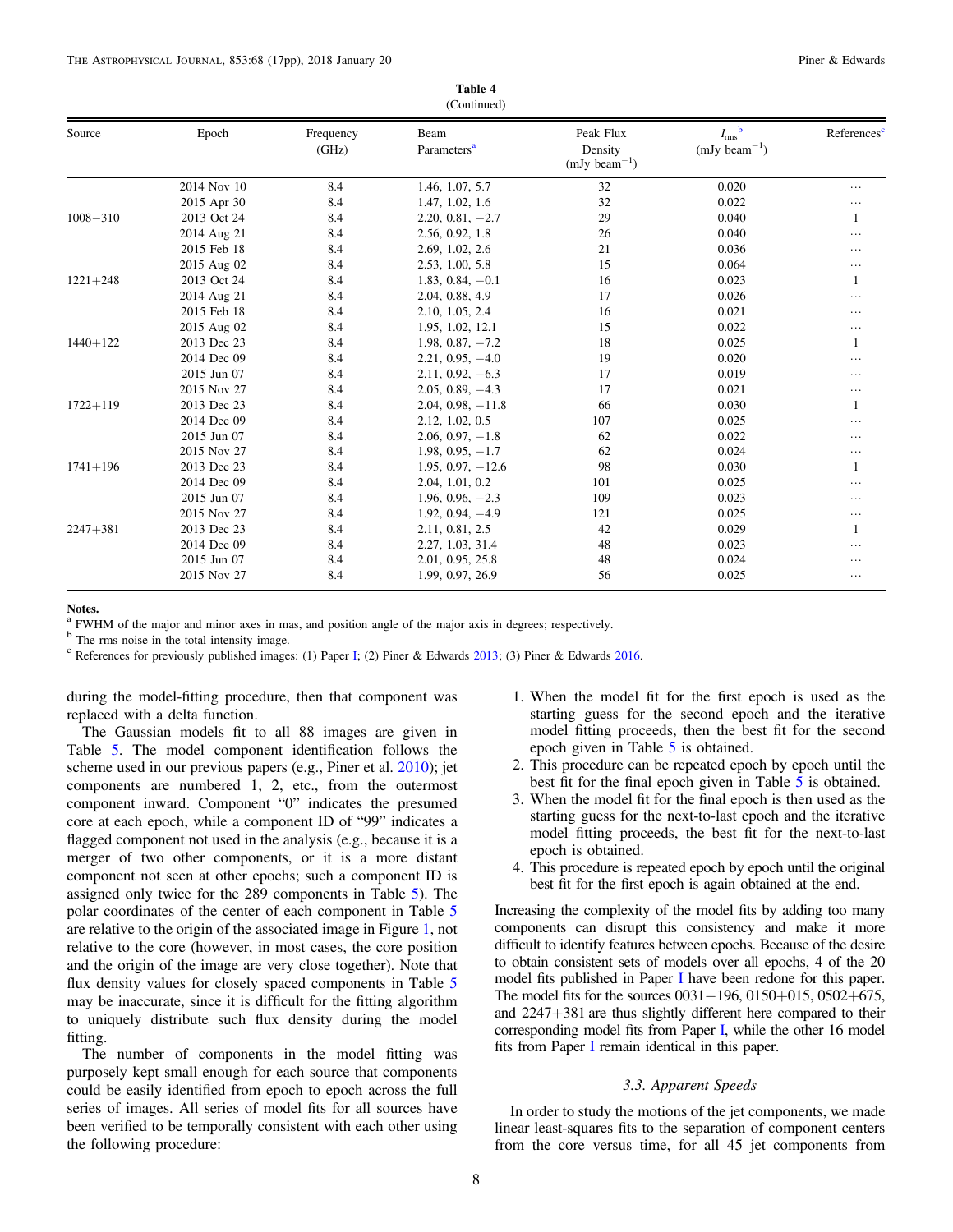<span id="page-9-0"></span>

Figure 2. Linear fits to the separation of model components from the core vs. time, for all components observed at four or more epochs. Some error bars are smaller than the plotting symbols.

Table [5](#page-11-0) that were observed at four or more epochs. We used the method described by Homan et al. ([2001](#page-17-0)) to determine the error bars on the component positions, modified for linear fits from their original version for quadratic fits. This method uses the

scatter of component positions about the fit to estimate errors on model component positions that are not known a priori, and it was used in our previous work on the kinematics of TeV HBLs (Piner et al. [2010](#page-17-0)) and on the kinematics of sources from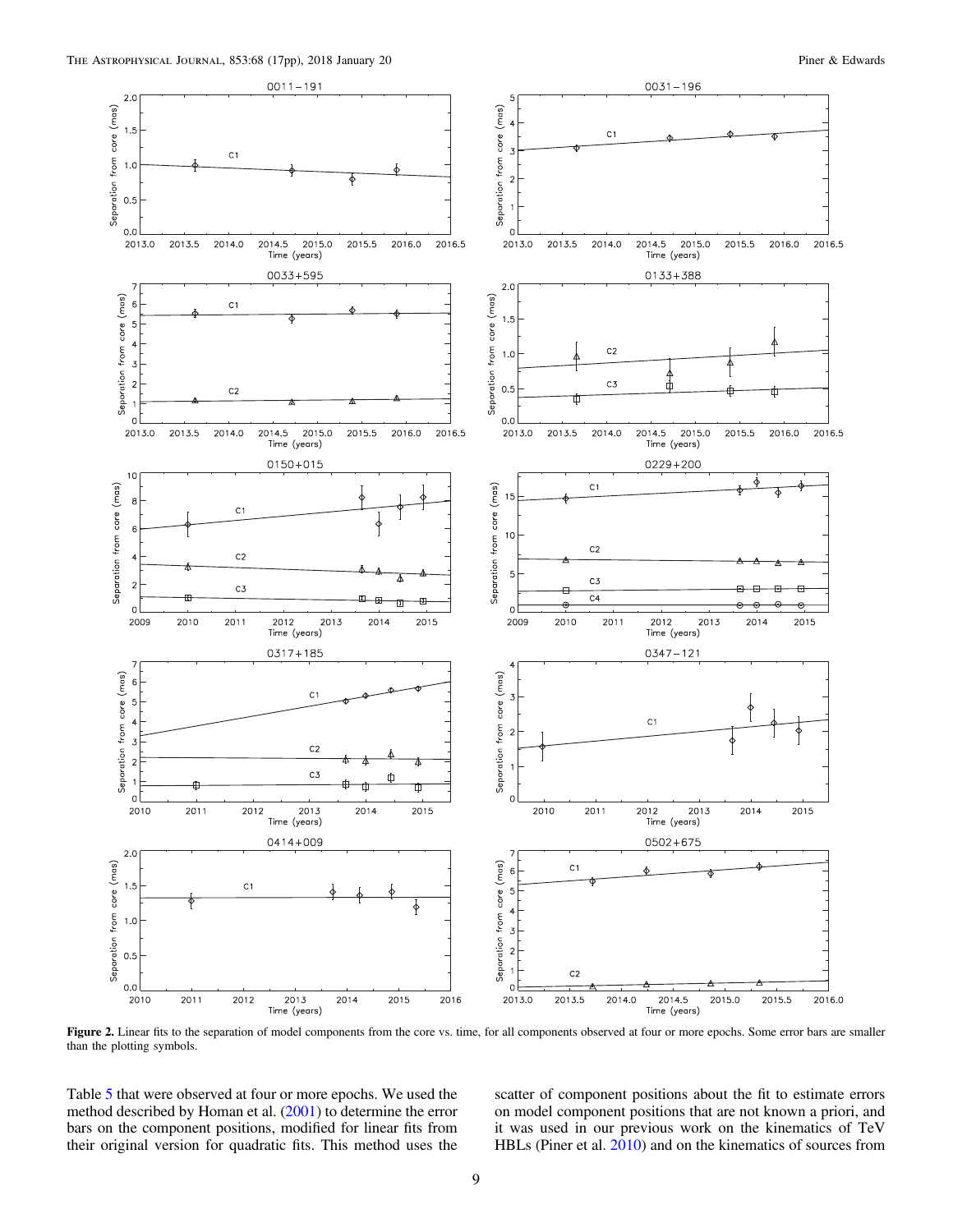

Figure 2. (Continued.)

the Radio Reference Frame Image Database (Piner et al. [2007,](#page-17-0) [2012](#page-17-0)). After this fitting, we excluded two relatively diffuse and distant components whose positions were so poorly constrained that they had proper-motion errors exceeding 0.4 mas yr−<sup>1</sup> (component 1 from 0133+388 and component 1

from 1440+122). The remaining 43 fits to component motions are shown in Figure [2](#page-9-0) and tabulated in Table [6.](#page-12-0)

For each of these 43 components, Table [6](#page-12-0) lists the average flux density of the component, the average separation from the core obtained if a constant separation is fit to the component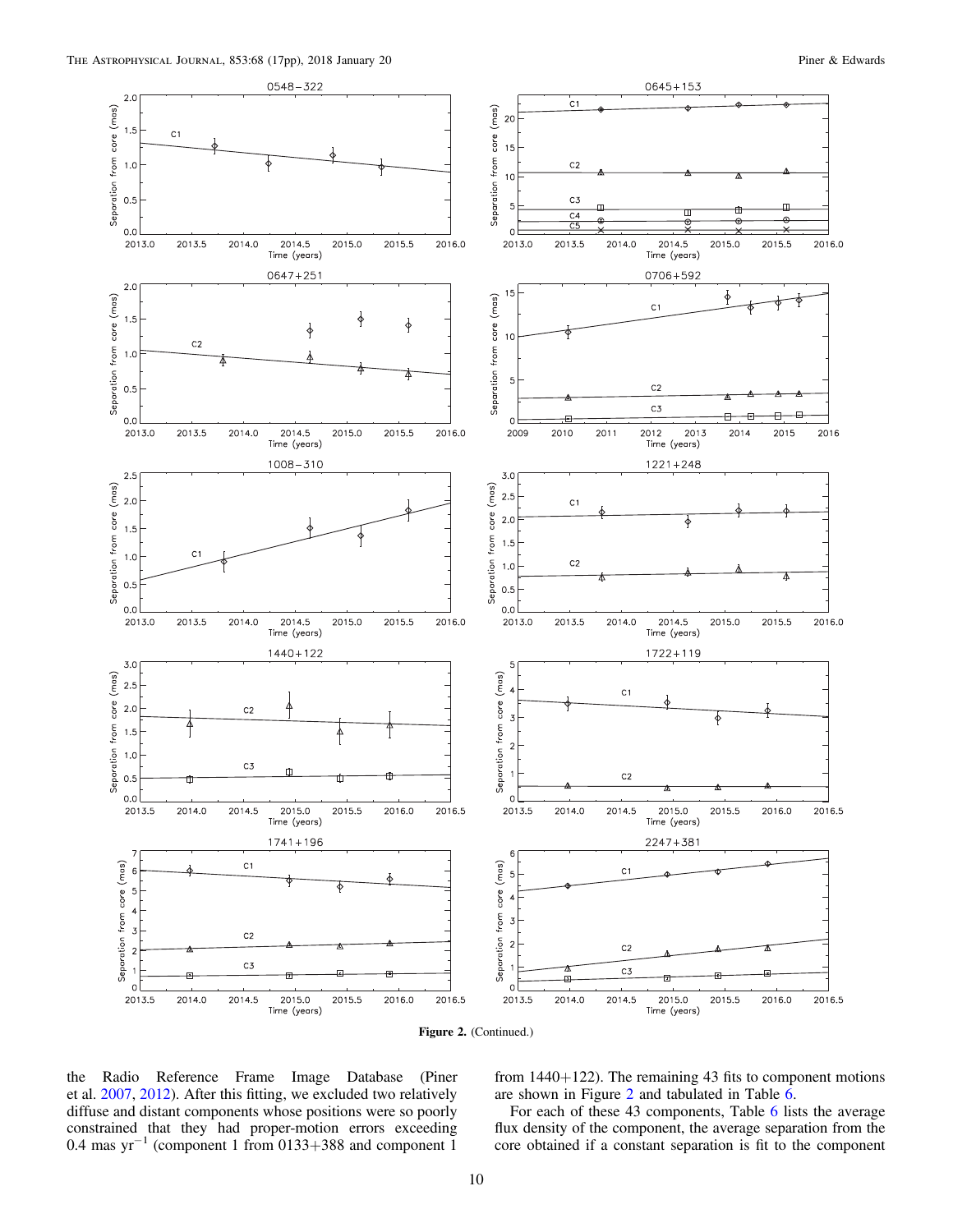Table 5 Gaussian Models

<span id="page-11-0"></span>

| Source       | Epoch   | Freq.<br>(GHz) | Comp.    | S<br>(mJy) | (mas) | P.A.<br>$(\text{deg})$ | a<br>(mas) | (b/a) | $P.A._{mai}$<br>$(\text{deg})$ | Type |
|--------------|---------|----------------|----------|------------|-------|------------------------|------------|-------|--------------------------------|------|
| (1)          | (2)     | (3)            | (4)      | (5)        | (6)   | (7)                    | (8)        | (9)   | (10)                           | (11) |
| $0011 - 191$ | 2013.62 | 8.4            |          | 9.3        | 0.095 | 142.5                  | 0.227      | 000.1 | 0.0                            |      |
| $0011 - 191$ | 2013.62 | 8.4            |          | 5.0        | 0.900 | $-43.0$                | 0.979      | 1.000 | 0.0                            |      |
| $0011 - 191$ | 2014.71 | 8.4            |          | 10.0       | 0.082 | 148.3                  | 0.187      | 1.000 | 0.0                            |      |
| $0011 - 191$ | 2014.71 | 8.4            |          | 4.2        | 0.839 | $-45.4$                | 1.015      | 1.000 | 0.0                            |      |
| $0011 - 191$ | 2015.39 | 8.4            |          | 9.2        | 0.055 | 116.1                  | 0.047      | 1.000 | 0.0                            |      |
| $0011 - 191$ | 2015.39 | 8.4            |          | 4.4        | 0.745 | $-41.6$                | 0.801      | 1.000 | 0.0                            |      |
| $0011 - 191$ | 2015.89 | 8.4            | $\Omega$ | 8.4        | 0.111 | 144.1                  | 0.416      | 1.000 | 0.0                            |      |
| $0011 - 191$ | 2015.89 | 8.4            |          | 3.0        | 0.819 | $-31.1$                | 1.098      | 1.000 | 0.0                            |      |

Note. Column (4): component identification. Component "0" indicates the presumed core. Other components are numbered from 1 to 5, from the outermost component inward. A component ID of "99" indicates a flagged component not used in the analysis. Column (5): flux density of the component in millijanskys. Columns (6) and (7): r and P.A. (position angle) are the polar coordinates of the center of the component relative to the origin of the image in Figure [1](#page-6-0) (not relative to the core). Position angle is measured from north through east. Columns  $(8)$ – $(10)$ : a and b are the FWHM of the major and minor axes of the Gaussian, and P.A.<sub>maj</sub> is the position angle of the major axis.  $(b/a)$  and P.A.<sub>maj</sub> are set to 1.0 and 0.0 for circular components, respectively. Column (11): component type. Type 1 indicates a Gaussian component, while type 0 indicates a delta function.

(This table is available in its entirety in machine-readable form.)

positions, the proper motion obtained from the linear fit, and the apparent speed obtained from that proper motion using the redshift given in Table [2](#page-4-0) (for the two sources in Table [2](#page-4-0) with lower limits, we have adopted the lower limit as the redshift). Average flux densities of the fitted jet components range from 1.0 to 24.9 mJy, with a median flux density of 3.0 mJy. The median positional error bar size for all 185 data points fit in Figure [2](#page-9-0) is 0.13 mas, which is about 10% of the median beam size from Table [4](#page-7-0), so that on average jet components are being localized to within about 1/10 of the naturally weighted beam. Because most components were observed over a time baseline of about 2 yr, we expect a typical proper motion error of order 0.07 mas yr−<sup>1</sup> , which is indeed the median proper-motion error of the 43 fits in Table [6](#page-12-0). At the median redshift of our sample  $(z = 0.18)$ , this proper-motion error translates into an apparent speed error of about 1*c*, which is consistent with the median apparent speed error from Table [6.](#page-12-0) These observations thus achieved their original goal of constraining the apparent motions in these 20 HBL jets with an accuracy of order  $\pm 1c$ over about 2 yr.

As has been found in earlier work on the TeV HBLs (e.g., Piner et al. [2010](#page-17-0); Lico et al. [2012](#page-17-0); Tiet et al. [2012](#page-17-0)), many of the components whose proper motions are given in Table [6](#page-12-0) appear stationary within the measurement errors. Nevertheless, a subset of significant outward apparent motions is detected, as can be seen from an analysis of the proper-motion significances. Figure [3](#page-13-0) shows a histogram of the significance in multiples of  $\sigma$  of the proper-motion measurement for each component (maintaining the negative sign for negative propermotion measurements), for all 45 components that were observed at four or more epochs. The dashed curve in Figure [3](#page-13-0) shows the theoretical distribution expected for a population of truly stationary components. As can be seen from Figure [3](#page-13-0), the negative proper motions that we have observed at between  $1\sigma$  and  $3\sigma$  significance are consistent with the expected scatter about zero motion, so that we cannot claim any detection of significant inward apparent motions. However, the distribution in Figure [3](#page-13-0) has a bias toward positive proper motions that significantly exceeds that expected for a population of stationary components. For example, 14 out of 45 components (or about one-third) have a positive proper

motion that exceeds  $2\sigma$  significance, where only about one is expected by chance. Since outward motions in these jets are detected, we proceed with analyzing these motions in more detail in the next section.

### 4. Analysis and Discussion

In this section we relate the apparent speed measurements from the previous section to the bulk properties of the jets. There are several effects that may produce pattern speeds of model components that are either stationary or slower than the bulk apparent flow speed. These may include physical effects, such as standing shocks or trailing features (e.g., Gomez et al. [1995](#page-17-0); Kadler et al. [2008;](#page-17-0) Hervet et al. [2016,](#page-17-0) [2017](#page-17-0)), and modeling effects, such as exceptionally smooth flows without discernible local maxima to track. We note that while the jets of some of the TeV HBLs appear smooth, many do display local peaks in the jet that can be followed over time (see Piner & Edwards [2004](#page-17-0); see also Figure [1](#page-6-0) of this paper). Cohen et al. ([2014](#page-17-0), [2015](#page-17-0)) also report that components in the jet of the IBL BL Lacertae may represent MHD waves that move at apparent speeds exceeding the bulk apparent speed, although no such components have yet been reported in an HBL jet. Because of these various effects, VLBI surveys have tended to use the fastest measured apparent speed in a jet as being the one that may be most indicative of the peak bulk apparent speed of the flow (e.g., Lister et al. [2009b](#page-17-0), [2013](#page-17-0), [2015](#page-17-0), [2016](#page-17-0); Piner et al. [2012](#page-17-0)), and we have followed a similar practice in our previous work on the kinematics of TeV HBLs (Piner et al. [2010;](#page-17-0) Tiet et al. [2012](#page-17-0)). We continue to follow such a practice for this paper, with some necessary modifications as described below.

Because this work is focused on relatively newly discovered TeV blazars, many of the sources analyzed for this paper have been monitored with VLBI for only about 2 yr at 8 GHz, and thus a number of the speed measurements have large associated errors. Because of the presence of potentially large associated errors, it is not useful to simply use the fastest measured speed in a source regardless of the significance of the measurement. Therefore, to assign an apparent speed to a source, we use the speed of the component that has the highest  $2\sigma$  speed lower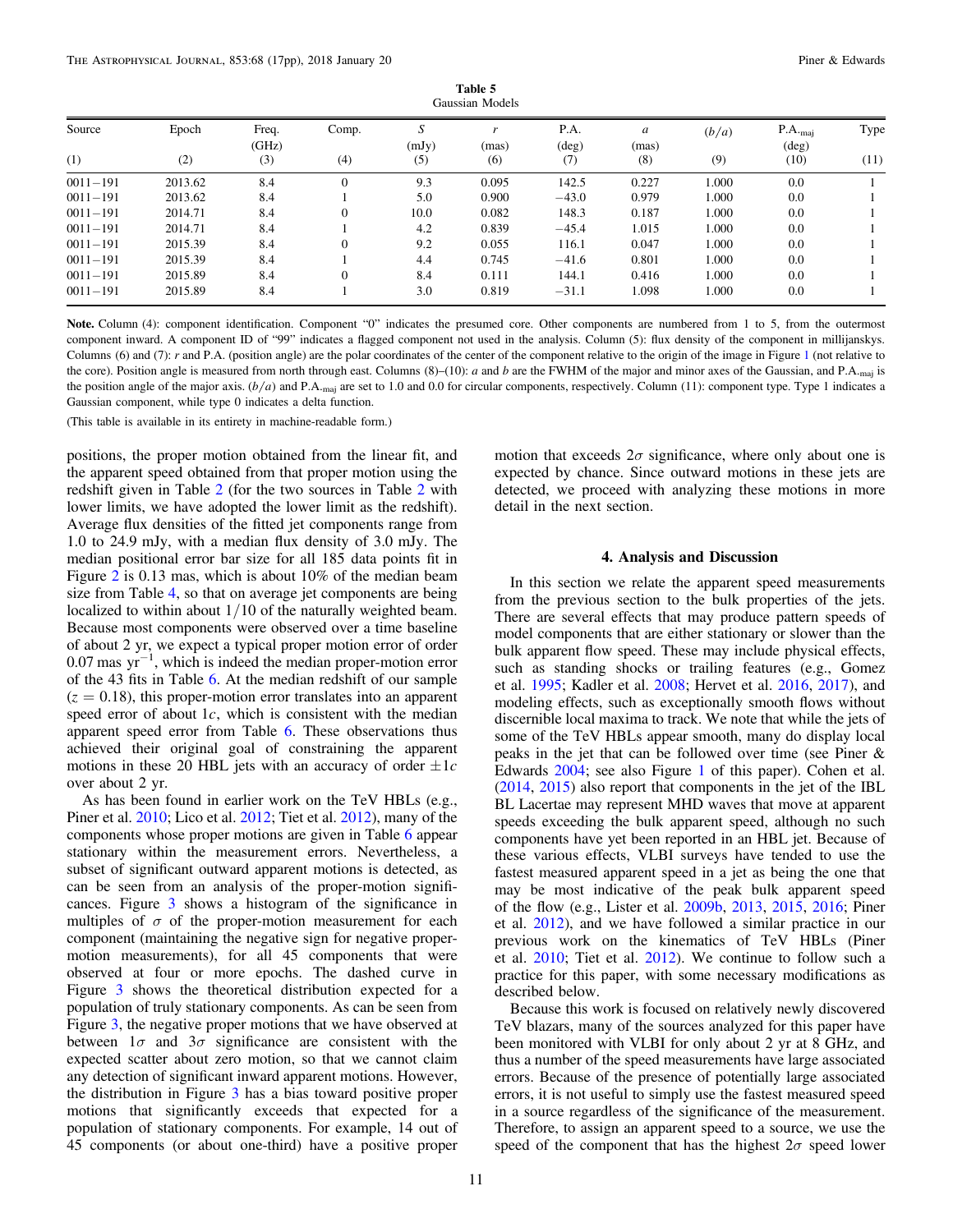Table 6 Apparent Component Speeds

<span id="page-12-0"></span>

| Source       | Comp.                   | $\langle S \rangle$ | $\langle r \rangle$ | $\mu$                  | $\beta_{\rm app}$        | $1\sigma$    | $2\sigma$    |
|--------------|-------------------------|---------------------|---------------------|------------------------|--------------------------|--------------|--------------|
| (1)          | (2)                     | (mJy)<br>(3)        | (mas)<br>(4)        | $(mas yr^{-1})$<br>(5) | (6)                      | Limit<br>(7) | Limit<br>(8) |
| $0011 - 191$ | $\mathbf{1}$            | 4.2                 | $0.91 \pm 0.04$     | $-0.051 \pm 0.048$     | $-0.32 \pm 0.30^{\circ}$ | $\cdots$     | $\cdots$     |
| $0031 - 196$ | $\mathbf{1}$            | 4.7                 | $3.42 \pm 0.06$     | $0.204 \pm 0.071$      | $6.17 \pm 2.14^a$        | 4.03         | 1.89         |
| $0033 + 595$ | $\mathbf{1}$            | 6.1                 | $5.49 \pm 0.10$     | $0.036 \pm 0.120$      | $1.00 \pm 3.39$          | $\ldots$     | $\ldots$     |
|              | $\overline{c}$          | 9.8                 | $1.18 \pm 0.05$     | $0.041 \pm 0.055$      | $1.16 \pm 1.54^{\circ}$  | $\ldots$     | $\cdots$     |
| $0133 + 388$ | $\sqrt{2}$              | 2.7                 | $0.94 \pm 0.10$     | $0.074 \pm 0.125$      | $1.82 \pm 3.05$          | $\cdots$     | $\cdots$     |
|              | 3                       | 5.5                 | $0.45 \pm 0.04$     | $0.040 \pm 0.046$      | $0.98 \pm 1.13^{\circ}$  | $\ldots$     | $\cdots$     |
| $0150 + 015$ | $\mathbf{1}$            | 1.0                 | $7.34 \pm 0.39$     | $0.311 \pm 0.221$      | $1.64 \pm 1.17^{\rm a}$  | 0.47         | $\cdots$     |
|              | $\boldsymbol{2}$        | 2.8                 | $2.94 \pm 0.11$     | $-0.119 \pm 0.064$     | $-0.63 \pm 0.34$         | $\ldots$     | $\cdots$     |
|              | 3                       | 5.2                 | $0.89 \pm 0.06$     | $-0.055 \pm 0.032$     | $-0.29 \pm 0.17$         | $\ldots$     | $\cdots$     |
| $0229 + 200$ | $\mathbf{1}$            | 3.0                 | $15.81 \pm 0.28$    | $0.312 \pm 0.158$      | $2.85 \pm 1.44$          | 1.41         | $\cdots$     |
|              | $\sqrt{2}$              | 1.1                 | $6.64 \pm 0.05$     | $-0.062 \pm 0.028$     | $-0.56 \pm 0.25$         | $\ldots$     | $\cdots$     |
|              | 3                       | 1.9                 | $3.01 \pm 0.01$     | $0.059 \pm 0.005$      | $0.54 \pm 0.04^{\circ}$  | 0.50         | 0.46         |
|              | $\overline{4}$          | 2.1                 | $0.98 \pm 0.03$     | $-0.001 \pm 0.017$     | $-0.01 \pm 0.16$         | $\ldots$     | $\ldots$     |
| $0317 + 185$ | $\mathbf{1}$            | 1.0                 | $5.39 \pm 0.05$     | $0.493 \pm 0.100$      | $6.04 \pm 1.23^{\circ}$  | 4.81         | 3.58         |
|              | $\boldsymbol{2}$        | 1.4                 | $2.14\,\pm\,0.11$   | $-0.017 \pm 0.219$     | $-0.21 \pm 2.68$         | $\ldots$     | $\cdots$     |
|              | 3                       | 2.5                 | $0.85 \pm 0.10$     | $0.018 \pm 0.073$      | $0.22 \pm 0.90$          | $\ldots$     | $\ldots$     |
| $0347 - 121$ | $\mathbf{1}$            | 1.5                 | $2.06 \pm 0.18$     | $0.136 \pm 0.102$      | $1.65 \pm 1.24^{\circ}$  | 0.41         | $\ldots$     |
| $0414 + 009$ | $\mathbf{1}$            | 11.2                | $1.33 \pm 0.05$     | $0.002 \pm 0.032$      | $0.03 \pm 0.58^{\rm a}$  | $\ldots$     | $\ldots$     |
| $0502 + 675$ | $\mathbf{1}$            | 2.9                 | $5.88 \pm 0.10$     | $0.375 \pm 0.166$      | $7.92 \pm 3.51$          | 4.41         | 0.90         |
|              | $\mathbf{2}$            | $2.0\,$             | $0.33 \pm 0.01$     | $0.105 \pm 0.021$      | $2.23 \pm 0.44^{\circ}$  | 1.79         | 1.35         |
| $0548 - 322$ | $\mathbf{1}$            | 6.5                 | $1.10 \pm 0.06$     | $-0.139 \pm 0.093$     | $-0.63 \pm 0.42^{\rm a}$ | $\ldots$     | $\ldots$     |
| $0645 + 153$ | $\mathbf{1}$            | 3.0                 | $21.97 \pm 0.10$    | $0.511 \pm 0.145$      | $5.90 \pm 1.67^{\circ}$  | 4.23         | 2.56         |
|              | $\boldsymbol{2}$        | 1.8                 | $10.65 \pm 0.20$    | $-0.018 \pm 0.301$     | $-0.21 \pm 3.48$         | $\ldots$     | $\ldots$     |
|              | 3                       | 1.1                 | $4.37 \pm 0.26$     | $0.021 \pm 0.386$      | $0.25 \pm 4.47$          | $\ldots$     | $\cdots$     |
|              | $\overline{\mathbf{4}}$ | 1.8                 | $2.39 \pm 0.09$     | $0.069 \pm 0.142$      | $0.80 \pm 1.64$          | $\cdots$     | $\ldots$     |
|              | 5                       | 3.6                 | $0.82 \pm 0.06$     | $0.006 \pm 0.098$      | $0.07 \pm 1.13$          | $\ldots$     | $\cdots$     |
| $0647 + 251$ | $\sqrt{2}$              | 7.5                 | $0.85 \pm 0.04$     | $-0.115 \pm 0.061$     | $-3.13 \pm 1.67^{\rm a}$ | $\ldots$     | $\ldots$     |
| $0706 + 592$ | $\mathbf{1}$            | 4.6                 | $13.25 \pm 0.35$    | $0.709 \pm 0.189$      | $5.79 \pm 1.54^{\circ}$  | 4.25         | 2.71         |
|              | $\sqrt{2}$              | 4.3                 | $3.31 \pm 0.06$     | $0.086 \pm 0.034$      | $0.70 \pm 0.27$          | 0.43         | 0.16         |
|              | 3                       | 5.8                 | $0.82 \pm 0.01$     | $0.076 \pm 0.008$      | $0.62 \pm 0.06$          | 0.56         | 0.50         |
| $1008 - 310$ | 1                       | 3.7                 | $1.41 \pm 0.09$     | $0.459 \pm 0.143$      | $4.27 \pm 1.33^{\circ}$  | 2.94         | 1.61         |
| $1221 + 248$ | $\mathbf{1}$            | 1.8                 | $2.12 \pm 0.07$     | $0.037 \pm 0.101$      | $0.52 \pm 1.41$          | $\ldots$     | $\ldots$     |
|              | $\overline{\mathbf{c}}$ | 2.0                 | $0.84 \pm 0.05$     | $0.034 \pm 0.069$      | $0.47 \pm 0.96^{\circ}$  | $\ldots$     | $\cdots$     |
| $1440 + 122$ | $\overline{c}$          | 1.4                 | $1.72 \pm 0.14$     | $-0.065 \pm 0.199$     | $-0.69 \pm 2.10$         | $\ldots$     | $\ldots$     |
|              | 3                       | 2.8                 | $0.54 \pm 0.04$     | $0.025 \pm 0.058$      | $0.26 \pm 0.61^a$        | $\ldots$     | $\ldots$     |
| $1722 + 119$ | $\mathbf{1}$            | 4.2                 | $3.32 \pm 0.12$     | $-0.197 \pm 0.172$     | $-4.15 \pm 3.65$         | $\cdots$     | $\ldots$     |
|              | $\mathbf{2}$            | 7.2                 | $0.54 \pm 0.03$     | $-0.006 \pm 0.038$     | $-0.12 \pm 0.81^a$       | $\ldots$     | $\cdots$     |
| $1741 + 196$ | $\mathbf{1}$            | 7.9                 | $5.57 \pm 0.14$     | $-0.287 \pm 0.199$     | $-1.59 \pm 1.10$         | $\ldots$     | $\ldots$     |
|              | $\mathfrak{2}$          | 17.5                | $2.25 \pm 0.04$     | $0.136 \pm 0.051$      | $0.75 \pm 0.28^{\circ}$  | 0.47         | 0.19         |
|              | 3                       | 24.9                | $0.79 \pm 0.02$     | $0.054 \pm 0.031$      | $0.30 \pm 0.17$          | 0.13         | $\ldots$     |
| $2247 + 381$ | $\mathbf{1}$            | 2.5                 | $5.00 \pm 0.03$     | $0.470 \pm 0.047$      | $3.65 \pm 0.36^{\circ}$  | 3.29         | 2.93         |
|              | $\boldsymbol{2}$        | 4.3                 | $1.54 \pm 0.06$     | $0.469 \pm 0.089$      | $3.64 \pm 0.69$          | 2.95         | 2.26         |
|              | 3                       | 9.7                 | $0.59 \pm 0.03$     | $0.127 \pm 0.036$      | $0.99 \pm 0.28$          | 0.71         | 0.43         |
|              |                         |                     |                     |                        |                          |              |              |

Note. Column (1): source name. Column (2): component ID. Column (3): mean flux density. Column (4): mean separation from core. Column (5): proper motion. Column (6): apparent speed in units of the speed of light. Columns (7) and (8):  $1\sigma$  and  $2\sigma$  lower limits on the apparent speed, if greater than zero, respectively.<br><sup>a</sup> Speed used for the histogram in Figure [4;](#page-13-0) see tex

limit, or, if no component in a source has at least  $2\sigma$ significance, then we use the speed of the component that has the highest  $1\sigma$  speed lower limit. The histogram of these apparent speeds is shown in Figure [4](#page-13-0), and the component used to plot each source in Figure [4](#page-13-0) is indicated by a note in Table 6. This procedure has the effect of maximizing the tail of the distribution of the  $2\sigma$  speed lower limit histogram, which is important in the subsequent analysis. Because we showed in the previous section that all formally negative apparent speeds are consistent with a random scatter about zero, any such speeds are plotted in the leftmost bin of Figure [4.](#page-13-0)

In Figure [4](#page-13-0) we have also included measured apparent speeds for all other TeV HBLs for which they are available (assigned

using the same procedure described above). These additional sources are compiled either from our earlier work in Piner et al. ([2010](#page-17-0)) and Tiet et al. ([2012](#page-17-0)) (11 sources) or from observations by the MOJAVE program (7 sources). These are the 18 sources that are indicated by an exclusion code of either "1" or "2" in Table [1](#page-3-0). For all sources present both in our earlier work and in the MOJAVE program, the two data sets agree on the histogram bin. For five of the seven sources taken from the MOJAVE program, we use an apparent speed from previously published works. These apparent speeds are  $2.33 \pm 0.51c$  for PKS 0301−243 (Lister et al. [2016](#page-17-0)), 0.83 ± 0.04c for IC 310 (Glawion [2016](#page-17-0)),  $1.78 \pm 0.37c$  for 1ES 1011+496 (Lister et al. [2013](#page-17-0)),  $0.032 \pm 0.014c$  for 1ES 1215+303 (Lister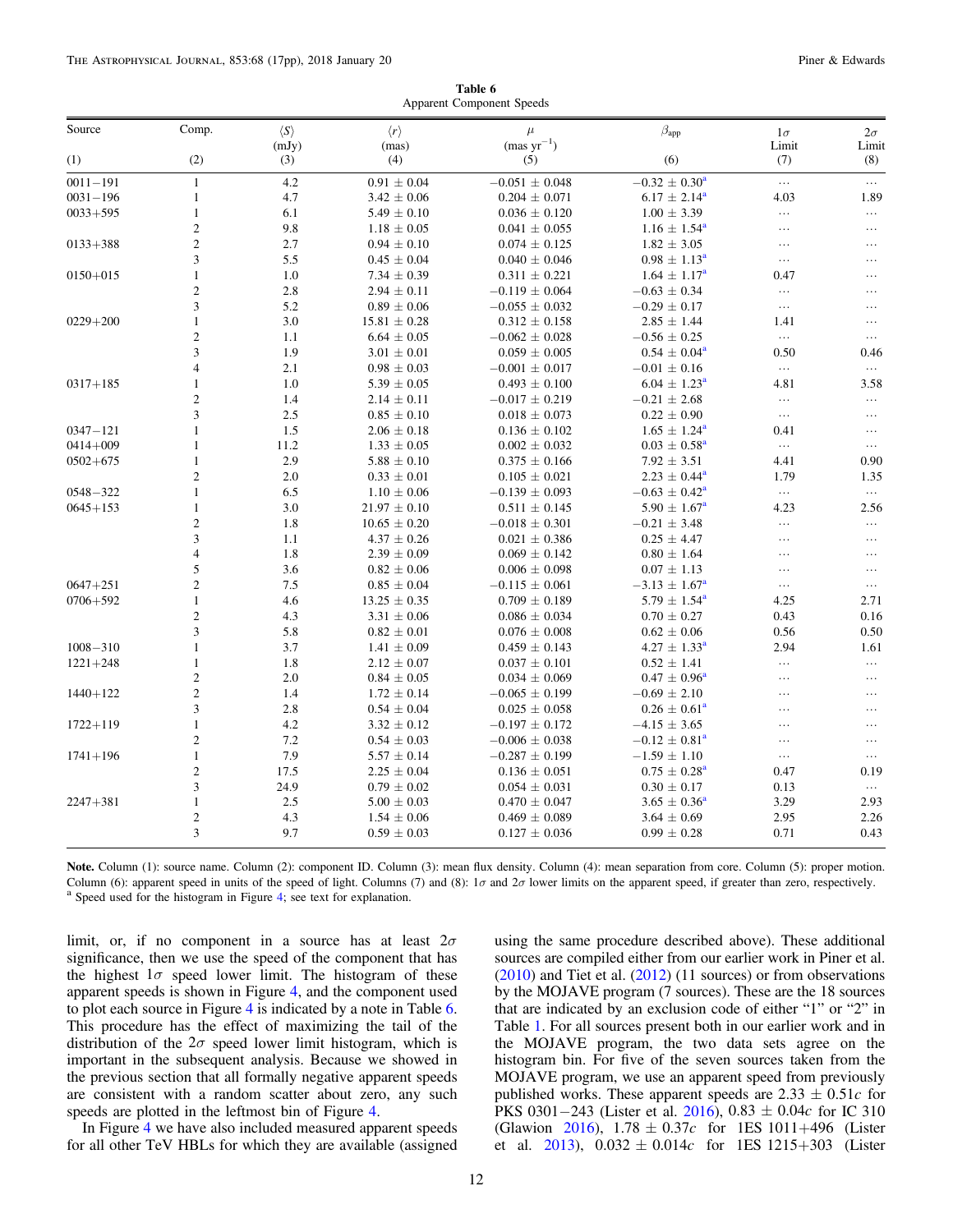<span id="page-13-0"></span>

Figure 3. Histogram of the significance of the proper-motion measurement for each component, for all 45 components that were observed at four or more epochs, maintaining the negative sign for negative proper-motion measurements. The dashed line is the distribution expected for a population of stationary components.



Figure 4. Histogram of apparent speeds for the component in each source with the highest  $2\sigma$  speed lower limit (or  $1\sigma$  if no component has  $2\sigma$  significance). New sources with VLBI data from this paper are shown in red (20 sources), sources with data taken from our previous papers (Piner et al. [2010](#page-17-0); Tiet et al. [2012](#page-17-0)) are shown in blue (11 sources), and sources with data taken from the MOJAVE program are shown in yellow (7 sources).

et al. [2013](#page-17-0)), and  $2.6 \pm 1.1c$  for PKS 1424+240 (Lister et al. [2013](#page-17-0)). For two additional sources from the MOJAVE program without published apparent speeds (1ES 0806+524 and 1ES 1727+502), we have independently fit Gaussian models to the publicly available visibility data and then measured apparent speeds using the same procedure as for our other sources (see Sections [3.2](#page-5-0) and [3.3](#page-8-0)). For 1ES 0806+524 we fit two components with apparent speeds of  $-0.02 \pm 0.18$  *c* and  $0.05 \pm 0.18c$ , and for 1ES 1727+502 we fit four components with apparent speeds of  $-0.58 \pm 0.29c$ ,  $-0.04 \pm 0.26c$ ,  $-0.06 \pm 0.13c$ , and  $-0.18 \pm 0.12c$  (so all consistent with no motion). When all of these additional sources are combined with the 20 new sources from this paper, Figure 4 then includes all 38 of the 47 TeV HBLs for which multi-epoch structural information is available (see Table [1](#page-3-0)). Inspection of Figure 4 shows that half of the newly added



**Figure 5.** Histogram of  $2\sigma$  lower limits to the apparent speeds for the components plotted in Figure 4. New sources with VLBI data from this paper are shown in red (20 sources), sources with data taken from our previous papers (Piner et al. [2010;](#page-17-0) Tiet et al. [2012](#page-17-0)) are shown in blue (11 sources), and sources with data taken from the MOJAVE program are shown in yellow (7 sources).

sources are subluminal, but that there is also a small tail present that shows apparent speeds extending to above 3*c* for the first time.

Below we first discuss the nature of the superluminal tail of the distribution, followed by the nature of the subluminal and stationary components. The six components with apparent speeds above 3*c* are discussed individually in the notes on individual sources following this section.

### 4.1. Superluminal Components

Because the few components that are in the higher-speed tail of Figure 4 are likely to lie near the upper extent of their allowed error range, we plot in Figure 5 a histogram of the  $2\sigma$ lower limits to the apparent speeds of all of the components plotted in Figure 4. The color scheme in Figure 5 has the same meaning as in the previous figure. As in Figure 4, formally negative values are plotted in the leftmost bin. The distribution of lower limits extends out to about 4*c*, and in fact components were selected for plotting in Figure 4 in order to maximize the extent of the tail of the distribution of  $2\sigma$  lower limits in Figure 5. Thus, even with fairly conservative  $2\sigma$  lower limits, we find that when these new sources are included, apparent speeds of at least a few times the speed of light are observed in a small minority of the TeV HBLs. However, according to Figure 5, no apparent speed significantly exceeding about 4*c* has been detected in any of these sources throughout the history of the monitoring programs. This is a key observational result that in turn implies peak bulk Lorentz factors of order 4 in the parsec-scale radio-emitting portions of these jets. This rather low value for the bulk Lorentz factor is entirely consistent with that found by other VLBI estimates, such as the radio core brightness temperatures (Paper [I](#page-17-0); Lister et al. [2011](#page-17-0); Lico et al. [2016](#page-17-0)).

As has been found previously (Kharb et al. [2008](#page-17-0); Piner et al. [2010;](#page-17-0) Tiet et al. [2012](#page-17-0); Lister et al. [2016](#page-17-0)), we confirm that the apparent speed distribution of the TeV HBLs consists of significantly lower apparent speeds than are found for other source classes. For comparison, the peak apparent speeds of other source classes, as measured by the MOJAVE survey, are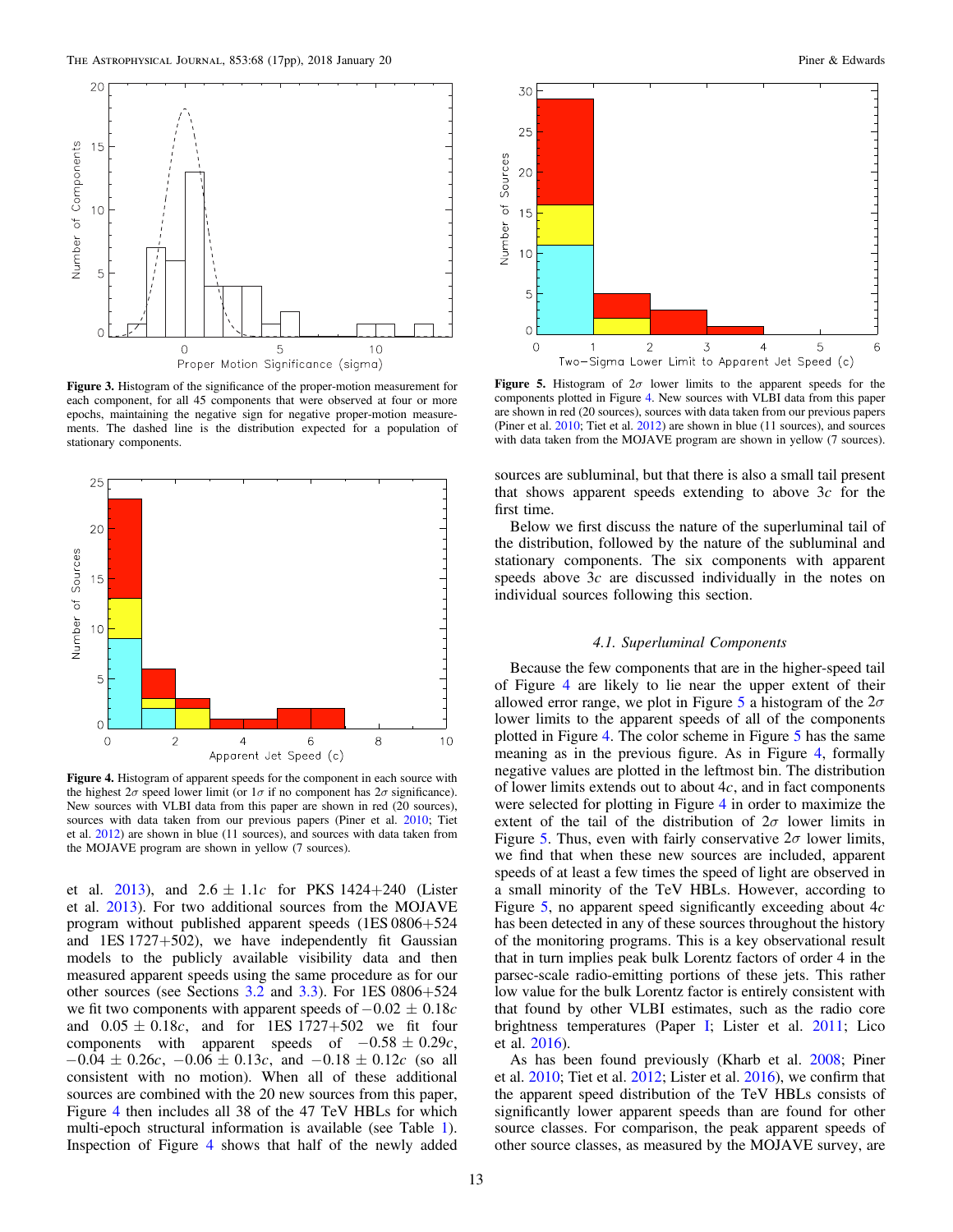<span id="page-14-0"></span>

Figure 6. The solid curve and left axis show the Doppler factor of a jet spine with a Lorentz factor of 20 vs. viewing angle of the jet. The dashed curve and right axis show the apparent speed (in units of  $c$ ) of a jet layer with a Lorentz factor of 5 vs. the same jet viewing angles.

about 50*c* for quasars, 20*c* for other BL Lac objects (LBLs and IBLs), and about 10*c* for radio galaxies and radio-loud narrowlined Seyfert I AGNs (see Figure 8 from Lister et al. [2016](#page-17-0)). The HBLs thus constitute a kinematically distinct class compared to other AGNs with parsec-scale radio jets.

The implied peak Lorentz factors of a few from the radio observations of TeV HBL jets conflict with the high Doppler factor and Lorentz factor estimates based on variability and SED modeling of the high-energy emission, a contradiction that has become known as the "Doppler crisis" (see Section [1](#page-1-0)). The differing values of the Lorentz factor estimated using data from different portions of the electromagnetic spectrum have led to the idea of velocity structures in the jets of TeV HBLs. One possible geometry for these velocity structures that is also physically motivated by both theoretical simulations of jets and unification work is that of a fast central spine that dominates the high-energy emission and a slower outer layer that dominates the radio emission (e.g., Ghisellini et al. [2005](#page-17-0)). Note that in such models the radio emission from the layer can exceed that of the spine even if the layer has a lower Doppler factor, due to the differing SEDs and emissivities between the spine and layer (see, e.g., Ghisellini et al. [2005](#page-17-0); Sahayanathan [2009](#page-17-0)). Here we show how such a spine-layer scenario might plausibly explain observational results such as the apparent speed lower limit histogram in Figure [5.](#page-13-0)

Figure 6 shows the Doppler factor of the spine of a hypothetical spine-layer jet with a Lorentz factor of 20 as the viewing angle changes from  $0^{\circ}$  to  $6^{\circ}$  (solid line). This figure also shows the apparent speed of a hypothetical layer with a Lorentz factor of 5 over the same range of angles (dashed line). As the Doppler factor of the spine falls from about 40 to about 10, the apparent speed of the layer increases from 0 to about 4*c*. Thus, if there is a span of about a factor of four in the Doppler factor of the TeV blazar population, this could accommodate, with no other differences, the ranges of apparent speeds seen in Figure [5](#page-13-0). (A change in the Doppler factor by a factor of four changes the integrated TeV energy flux above a common threshold energy by about two orders of magnitude, using typical spectral indices from Paper [I,](#page-17-0) with the exact value depending on the geometry of the emitting region. This is roughly the spanned range of the integrated TeV energy fluxes as computed from data in Paper [I,](#page-17-0) so such a change seems

plausible.) This would also explain why the tail of the distribution in Figure [5](#page-13-0) is occupied by the more recently detected sources: as fainter TeV sources are detected as telescope sensitivity improves, these may be revealing lower Doppler factor spines seen at larger viewing angles, which in turn would result in increasing apparent speeds for the layer. Consequently, apparent speeds of a few times the speed of light may be expected in a spine-layer scenario as more sources with fainter spine emission are observed, although this should be confirmed with more rigorous Monte Carlo simulations that take into account a full range of variables (such as luminosity, redshift, and Lorentz factor distributions). Note also that the analysis in Figure 6 is not limited to a spine-layer geometry, but could apply to other suggested geometries for the TeV HBLs, as long as there are two regions of the flow with different Lorentz factors (e.g., the nonsteady magnetized outflow model by Lyutikov & Lister [2010](#page-17-0)).

If TeV blazar jets are composed of a fast spine and a slower layer, then radiative interaction between these two regions may serve to decelerate the spine while simultaneously accelerating the layer (Georganopoulos & Kazanas [2003](#page-17-0); Ghisellini et al. [2005](#page-17-0)). Such radiative acceleration of the layer in the context of the spine-layer model has recently been investigated theoretically by Chhotray et al. ([2017](#page-17-0)). Here we test to see whether there are any systematic changes in apparent speed with distance from the core at the length scales probed by our current data. We have not observed individual components at a large enough number of epochs to reliably fit for accelerations of individual components as was done by, e.g., Homan et al. ([2009](#page-17-0), [2015](#page-17-0)) and Piner et al. ([2012](#page-17-0)). Instead, we use a different method also employed by Piner et al. ([2012](#page-17-0)). We perform a fit to ln  $\beta_{\text{app}}$  versus ln $\langle r \rangle$  for components where motion is detected at above the  $1\sigma$  level, using the measured values from Table [6](#page-12-0), for each of the five sources with at least two such  $1\sigma$ components (0229+200, 0502+675, 0706+592, 1741+196, and 2247+381). A constant positive apparent acceleration along the length of the jet would yield a slope of 0.5 for such a fit. All five of these sources have a positive slope for this fit, and the weighted mean slope is  $0.60 \pm 0.07$ , approximately consistent with constant acceleration. The binomial probability of all five sources having positive slope by chance is 0.03, consistent with the marginal detection of apparent acceleration at a significance of 0.97, although given the small number of sources used for the test, it should be confirmed by future studies. We note that Lister et al. ([2013](#page-17-0)) found a positive correlation between apparent speed and distance from the core for the more powerful BL Lacs in the MOJAVE sample, so that this kinematic property does not seem to be unique to the HBL class, leaving open the question whether in the TeV HBLs it is due to the putative spine-layer interaction or to some other more general effect.

# 4.2. Subluminal and Stationary Components

The nature of the model components whose fitted speeds are consistent with no motion is likely to be some mix of the following two cases:

1. Stationary or slowly moving patterns that do not reflect the bulk apparent speed of the underlying flow (this is likely the case in sources where such components coexist with much more rapidly moving components such as in  $0645 + 153$ .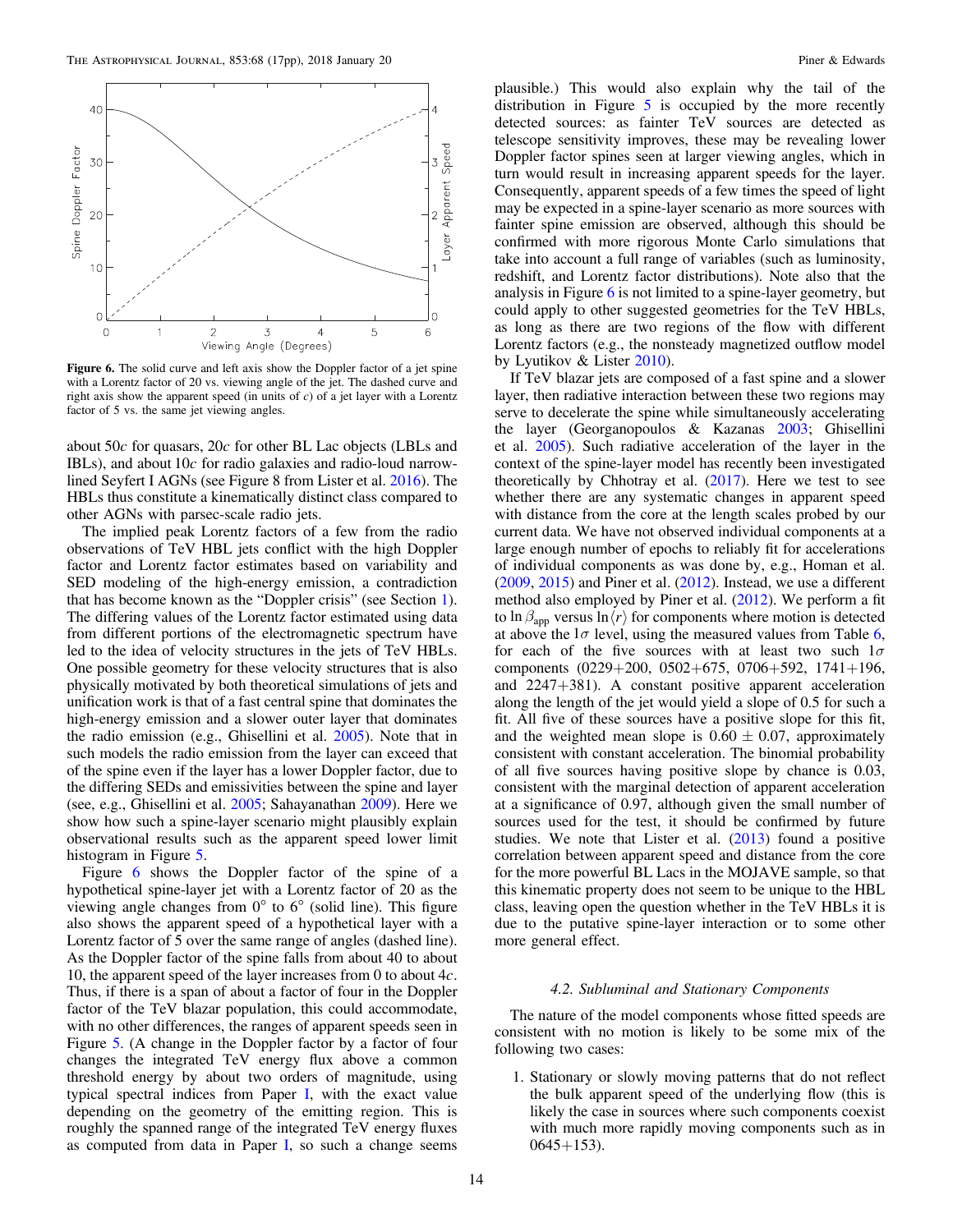2. Components moving at the bulk apparent speed in jets that truly do have a slow apparent bulk speed (e.g., jet layers at small angles to the line of sight, such as those on the small viewing angle side of Figure [6](#page-14-0)).

Related to the first case above, Hervet et al. ([2016,](#page-17-0) [2017](#page-17-0)) have argued that stationary patterns due to recollimation shocks may be more common in HBLs than they are in other types of blazars, and our observations of numerous apparently stationary components seem to be consistent with this. However, as we have shown in Figures [3](#page-13-0) and [5](#page-13-0), based on both our data and the included MOJAVE data, a minority population of moving components is also present. We also note that a few of the components in Table [6](#page-12-0) that have measured subluminal speeds are moving outward with high significance, just subluminally (e.g., component 3 in 0229+200), and that these are likely examples of the second case above. For any specific jet that consists solely of components that are consistent with no motion (e.g.,  $1221+248$ ), the difference between the two cases described above would be difficult to determine from these data alone. However, for slow bulk apparent speeds (rather than stationary patterns), motion should become measurable at some level if the VLBI monitoring data become more extensive.

A self-consistent explanation for why the TeV HBLs apparently have jets with velocity structures that observationally lead to the "Doppler crisis" may be something like the following. A TeV-selected sample selects low-luminosity sources: either because this selection favors rare highsynchrotron-peak sources that are drawn from the low end of the luminosity function where the source density is largest (Giommi et al. [2012](#page-17-0)), or because spectral peak frequencies are anticorrelated with luminosity in a blazar sequence (e.g., Ghisellini et al. [2017](#page-17-0)). At this low end of the luminosity function the jets are formed in a low-efficiency accretion mode (Ghisellini et al. [2005,](#page-17-0) [2009;](#page-17-0) Meyer et al. [2011;](#page-17-0) Sbarrato et al. [2014](#page-17-0)) that favors interaction of the jet walls with the external medium, causing the formation of a slower layer (e.g., Rossi et al. [2008](#page-17-0)). These flows may favor the generation of stationary recollimation shocks that help to contribute to the large population of subluminal components in Figures [4](#page-13-0) and [5](#page-13-0) (Hervet et al. [2016,](#page-17-0) [2017](#page-17-0)). Interaction between the spine and the layer may then decelerate the spine (e.g., Georganopoulos & Kazanas [2003;](#page-17-0) Ghisellini et al. [2005](#page-17-0); Chhotray et al. [2017](#page-17-0)), producing longitudinal as well as transverse velocity structures. Adoption of multizone geometries can then somewhat reduce the discrepancy in the Doppler factors that originally led to the "Doppler crisis," because lower Doppler factors are typically needed to model the high-energy emission when compared to single-zone models (due to radiative interaction between the two regions; e.g., Aleksić et al. [2014](#page-17-0)). The picture described above has emerged based on theoretical modeling, highresolution imaging, and unification studies, and further work in all three areas should help to test and refine it.

It is also interesting to consider these results from the perspective of the unification of low-luminosity radio sources. At lower accretion rates the FR I LERGs may transition to make up a portion of the so-called "FR 0" population (see, e.g., Figure 8 of Ghisellini [2011](#page-17-0)) that has been revealed in surveys of nearby radio sources (e.g., Baldi & Capetti [2009;](#page-17-0) Sadler et al. [2014](#page-17-0)). Such objects appear to lack extended radio emission, and most show no evidence of relativistic beaming (Sadler et al. [2014](#page-17-0)). Some of these objects may represent weak

jets that are vulnerable to instabilities and disruption and that are unable to develop larger radio structures. Observations of the "Doppler crisis" in the HBL jets may be showing the development of such instabilities. VLBI studies of these "FR 0" sources will be important to conduct in this context, in order to see how their parsec-scale radio properties compare to those of the HBL sources studied here.

# 5. Notes on Individual Sources

Because of their importance in the analysis above, we focus here on the quality of the apparent speed measurement for each of the six components whose measured apparent speed is >3*c* (see Figures [4](#page-13-0) and [5](#page-13-0)). We assign a quality code to each of these component motions using the criteria developed by Kellermann et al. ([2004](#page-17-0)) for the 2 cm VLBA survey. These criteria were designed for an older VLBI survey preceding the MOJAVE survey, but this means that they were also designed to be applicable to a VLBI survey with a small and limited number of epochs such as the one described here, and where the only goal is the measurement of component apparent speeds, and not anything more sophisticated such as acceleration. These criteria are as follows:

- 1. The component is observed at four or more epochs. This applies to all components in Table [6.](#page-12-0)
- 2. The component is a well-defined feature in the images. Note that in some cases a component may be a welldefined feature in images made with tapered visibility data but it is resolved out into patchy emission in the fullresolution images in Figure [1.](#page-6-0)
- 3. The uncertainty in the fitted proper motion is  $\leq 0.08$  mas yr<sup>-1</sup>, or the proper motion has a significance  $\geqslant 5\sigma$ .

The quality codes are then assigned as follows:

- 1. "Excellent" for motions that satisfy all three of the above criteria.
- 2. "Good" for motions that satisfy any two of the above criteria.
- 3. "Fair" for motions that satisfy only one of the above criteria.
- 4. "Poor" for motions that do not satisfy any of the above criteria, or for motions where the uncertainty in the fitted proper motion is >0.15 mas yr<sup>-1</sup> (except for the  $\geq 5\sigma$ cases mentioned above).

Applying these criteria to the six components whose measured apparent speed is  $>3c$ , we obtain the following:

- 0031−196: component 1 is observed at four epochs, with a proper motion of  $0.204 \pm 0.071$  mas yr<sup>-1</sup>. It is seen as a "shoulder" of emission off of the core in some images and so is not always a well-defined feature. It receives a quality code of "Good" using the system above.
- $0317+185$ : component 1 is observed at four epochs, with a proper motion of 0.493  $\pm$  0.100 mas yr<sup>-1</sup>. It is a welldefined feature whose motion is clearly evident, as is shown in the two-epoch image comparison in Figure [7](#page-16-0). It receives a quality code of "Good."
- $0645+153$ : component 1 is observed at four epochs, with a proper motion of  $0.511 \pm 0.145$  mas yr<sup>-1</sup>. It is fairly distant from the core and is overresolved in the images in Figure [1.](#page-6-0) However, it is seen as a distinct feature in tapered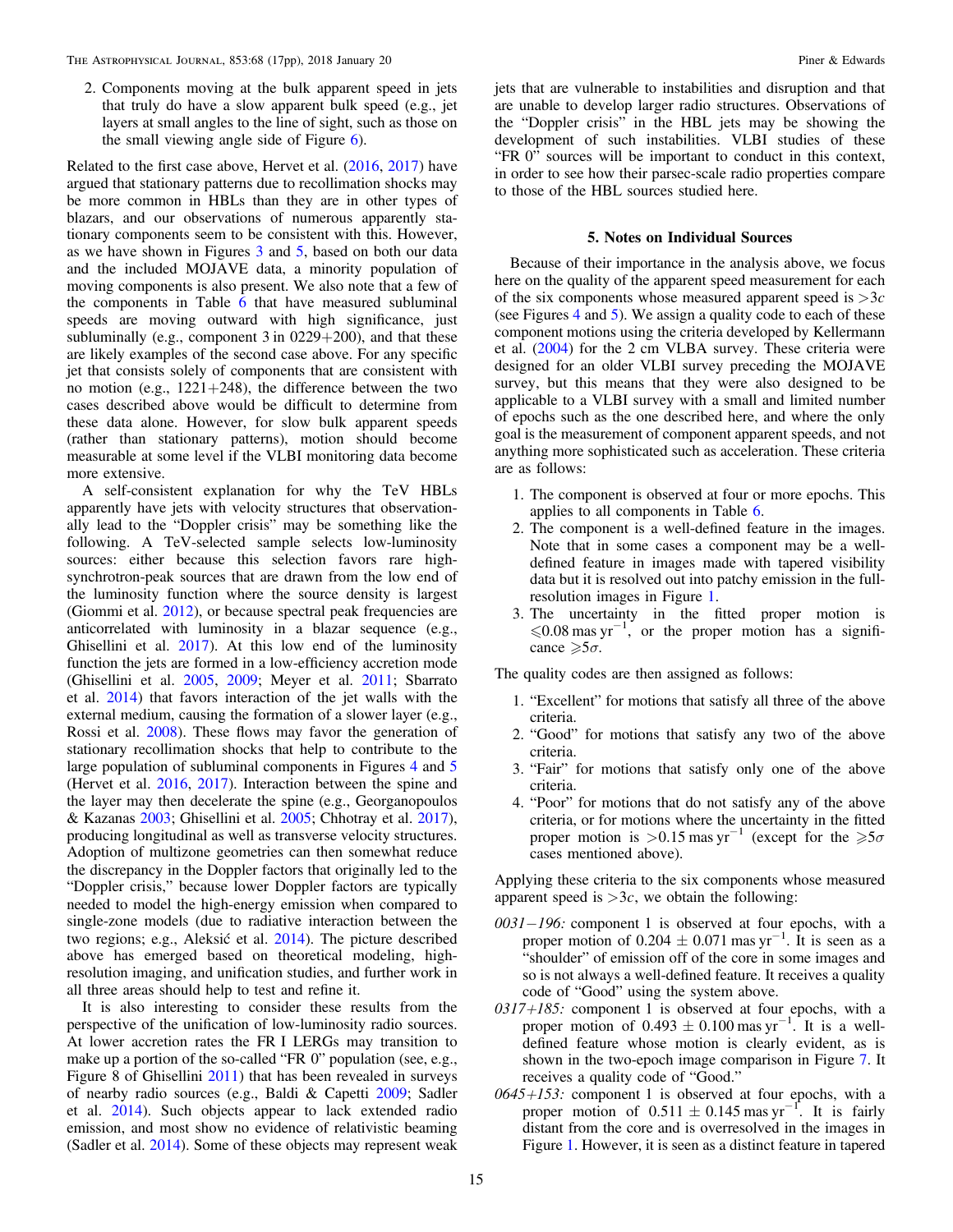<span id="page-16-0"></span>

Figure 7. Images of 0317+185 at the second and fifth epochs. The dashed line shows motion at the fitted speed of component 1. Images are restored with a circular 1 mas beam. The lowest contour is  $0.075$  mJy beam<sup>-1</sup>; subsequent contours are factors of two higher.

images (see the following source for an example of this). It has a quality code of "Good."

- $0706 + 592$ : component 1 is observed at five epochs, with a proper motion of  $0.709 \pm 0.189$  mas yr<sup>-1</sup>. It is seen as a distinct feature in tapered images of this source, as is shown in the three-epoch image comparison in Figure 8. However, the relatively large uncertainty in the proper motion gives it a "Poor" quality code.
- 1008−310: component 1 is observed at four epochs, with a proper motion of  $0.459 \pm 0.143$  mas  $yr^{-1}$ . It is a "shoulder" of emission off of the core rather than a welldefined feature. It has a quality code of "Fair."
- $2247 + 381$ : component 1 is observed at four epochs, with a proper motion of  $0.470 \pm 0.047$  mas yr<sup>-1</sup>. It is a welldefined feature and has an "Excellent" quality code.

Thus, four of the six relatively fast components have quality codes of "Excellent" or "Good" in this system, and four of the six motions are easily visible in either the full-resolution or the tapered images.

# 6. Conclusions

The HBLs are a physically important class of sources that possess parsec-scale jet kinematics that is clearly distinct from the more powerful sources; however, because of their relative faintness in the radio, they have not been previously well studied, apart from a handful of sources. In this paper, we have presented parsec-scale apparent speed measurements for 20 new TeV HBLs, based on 88 multi-epoch VLBA images. These measurements were combined with data on 18 other sources from the literature to provide parsec-scale jet kinematics for 38 of the 47 known TeV HBLs. To our knowledge, this is the largest published set of kinematic



Figure 8. Images of 0706+592 at the first, third, and fifth epochs. The dashed line shows motion at the fitted speed of component 1. A taper has been applied to the visibility data, and images are restored with a circular 3 mas beam. The lowest contour is 0.1 mJy beam−<sup>1</sup> ; subsequent contours are factors of two higher.

information on the HBL source class. Importantly, our sample has imposed no radio flux density limit (in contrast to the 0.1 Jy flux density limit of the MOJAVE survey; e.g., Lister et al. [2016](#page-17-0)) but has observed all TeV-detected HBLs regardless of their faintness in the radio.

In agreement with earlier works, we have confirmed that the measured apparent speeds of jet components in the TeV HBLs are considerably slower than in the more powerful sources. Many of these jet components have measured apparent speeds that are consistent with no motion, and some of these may represent stationary patterns. A small number of mildly superluminal components is detected in the TeV HBLs for the first time; the highest  $2\sigma$  apparent speed lower limit considering all of the monitored TeV HBLs from this paper is 3.6*c*. No component with an apparent speed lower limit exceeding this has been detected by us, despite the fact that nearly all known TeV HBLs have now been monitored with VLBI. This suggests that bulk Lorentz factors of up to about 4, but probably not much higher, exist in the parsec-scale radioemitting regions of these sources, consistent with estimates obtained in the radio by other means such as brightness temperatures.

Such Lorentz factors are reconciled with the high Lorentz factors obtained at other wavebands by inferring that these jets contain different emission regions with different Lorentz factors. A jet with a fast inner spine and slower outer layer represents one such structure that is also expected based on theoretical grounds and from arguments based on radio source unification. Our apparent speed results may represent a population of such jets where the spine Doppler factor decreases and the layer apparent speed increases as sources are observed at larger angles to the line of sight.

Future work to be undertaken on the set of TeV HBLs described in this paper includes stacking of the VLBA images over all available epochs to investigate fainter jet structures, including possible transverse structures; monitoring of the five TeV HBLs that were detected too recently to be included in this set of multi-epoch monitoring (see Table [1](#page-3-0)); and continued monitoring of the six highest apparent speed sources from the current program (see Figure [4](#page-13-0)). The increased number of epochs on those kinematically interesting sources will allow a better investigation of any apparent accelerations in the jets.